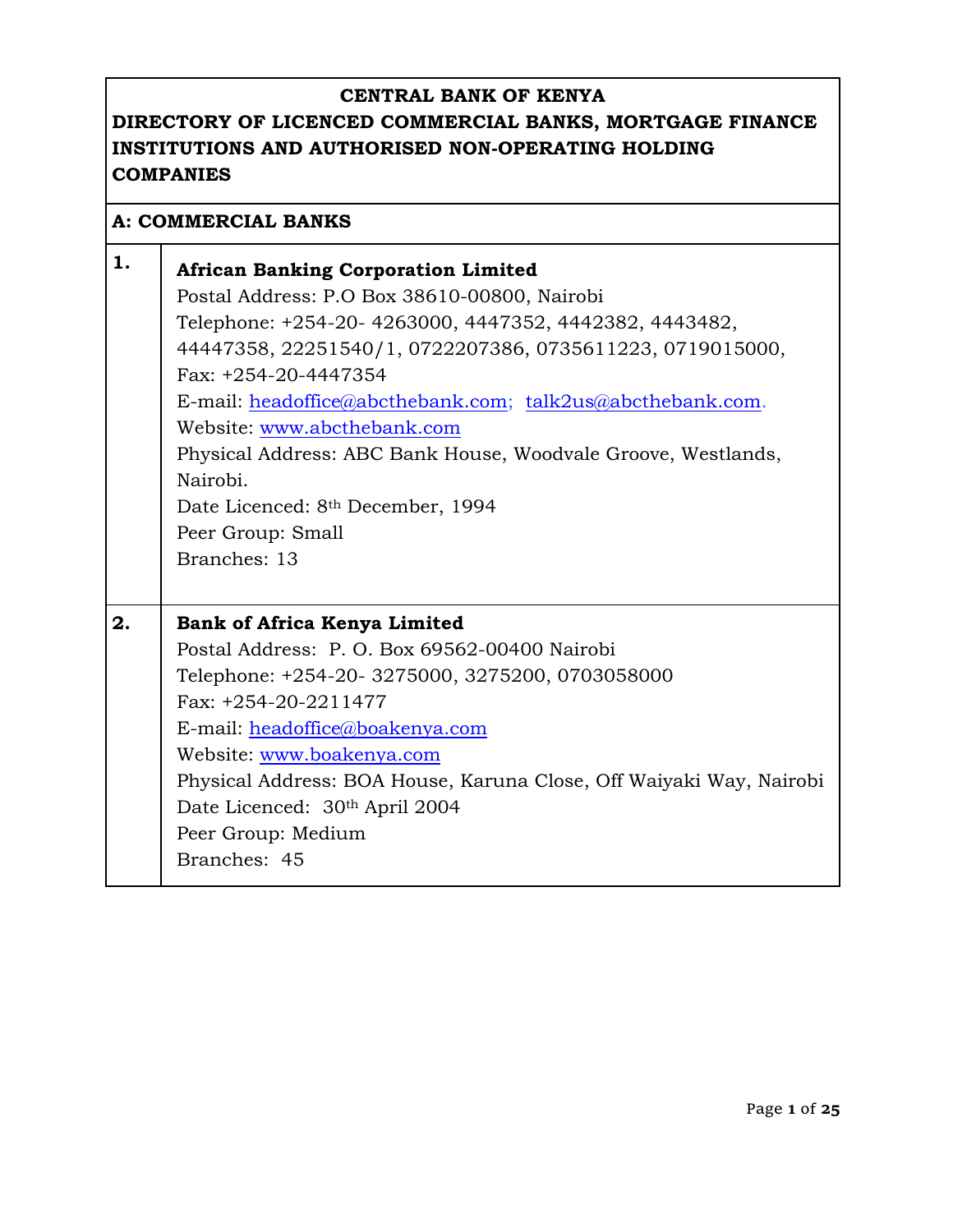| 3. | <b>Bank of Baroda (K) Limited</b>                                   |
|----|---------------------------------------------------------------------|
|    | Postal Address: P. O Box 30033 - 00100 Nairobi                      |
|    | Telephone: +254-20-2248402/12, 2226416, 2220575, 2227869,           |
|    | 2248402/12, 2226416, 310439                                         |
|    | Fax: +254-3310439                                                   |
|    | E-mail: ho.kenya@bankofbaroda.com, Kenya@bankofbaroda.com           |
|    | Website: www.bankofbarodaKenya.com                                  |
|    | Physical Address: Baroda House, Koinange Street, Nairobi.           |
|    | Date Licenced: 1 <sup>st</sup> July, 1953                           |
|    | Peer Group: Medium                                                  |
|    | Branches: 14                                                        |
|    |                                                                     |
| 4. | <b>Bank of India</b>                                                |
|    | Postal Address: P. O. Box 30246 - 00100 Nairobi                     |
|    | Telephone: +254-20-2221414 / 5 / 6 / 7, 0720606707, 0734636737      |
|    | Fax: +254-20-2221417                                                |
|    | E-mail: cekenya@boikenya.com                                        |
|    | Website: www.bankofindia.com                                        |
|    | Physical Address: Bank of India Building, Kenyatta Avenue, Nairobi. |
|    | Date Licenced: 5 <sup>th</sup> June, 1953                           |
|    | Peer Group: Medium                                                  |
|    | Branches: 7                                                         |
|    |                                                                     |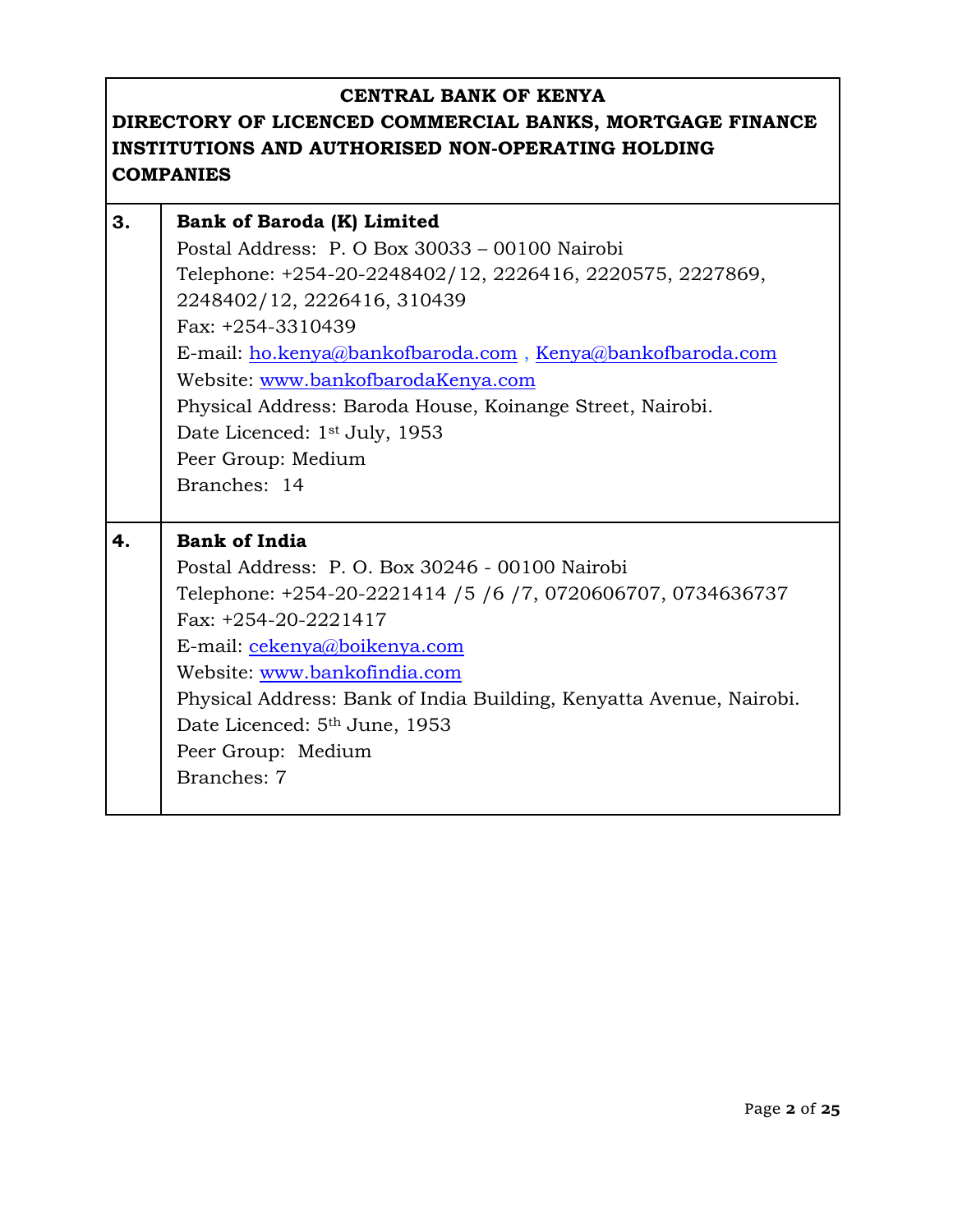| 5. | <b>Barclays Bank of Kenya Limited</b>                                           |
|----|---------------------------------------------------------------------------------|
|    | Postal Address: P. O. Box 30120 - 00100, Nairobi                                |
|    | Telephone: +254-20-4254000, 4254601                                             |
|    | Fax: +254-20-2213915                                                            |
|    | E-mail: barclays.kenya@barclays.com                                             |
|    | Website: www.barclayskenya.co.ke                                                |
|    | Physical Address: Barclays Westend, Waiyaki Way, Westlands, Nairobi.            |
|    | Date Licenced: 1916                                                             |
|    | Peer Group: Large                                                               |
|    | Branches: 108, Sales Centre: 1                                                  |
|    |                                                                                 |
| 6. | <b>Charterhouse Bank Limited</b>                                                |
|    |                                                                                 |
|    | <b>UNDER - STATUTORY MANAGEMENT</b>                                             |
|    | Postal Address: P.O. Box 43252 -00100 Nairobi                                   |
|    | Telephone: +254-20-2242246/47/48/49                                             |
|    | Fax: +254-20-2219058, 2223060, 2242248                                          |
|    | E-mail: info@charterhouse-bank.com                                              |
|    | Website: N/A                                                                    |
|    | Physical Address: Longonot Place, 6 <sup>th</sup> Floor, Kijabe Street, Nairobi |
|    | Date Licenced: 1 <sup>st</sup> August 1998                                      |
|    | Peer Group: Small                                                               |
|    | Branches: 10                                                                    |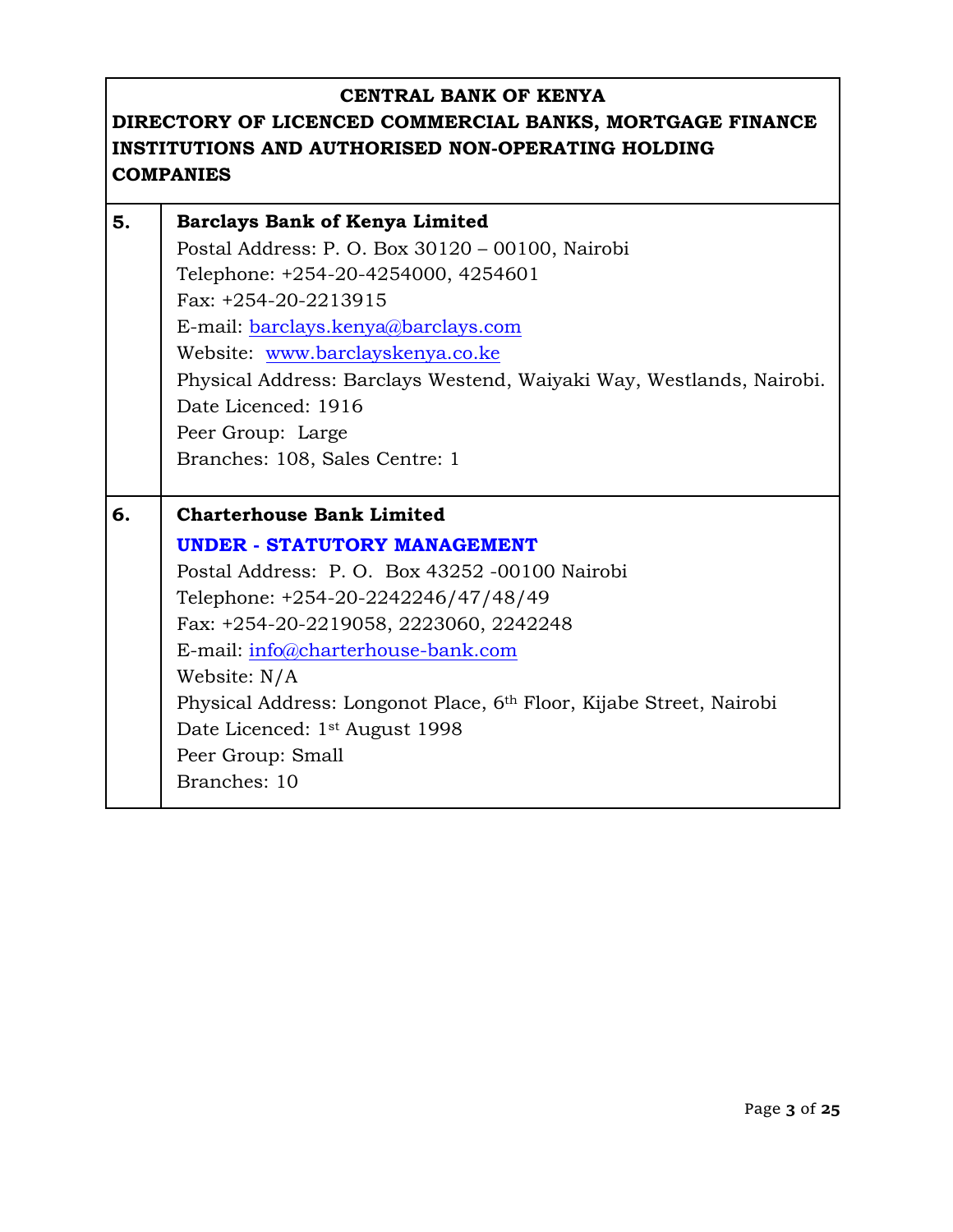| 7. | Chase Bank (K) Limited                                                                        |
|----|-----------------------------------------------------------------------------------------------|
|    | <b>IN RECEIVERSHIP</b>                                                                        |
|    | C/o Kenya Deposit Insurance Corporation                                                       |
|    | <b>Postal Address: P.O. Box 45983 00100</b>                                                   |
|    | <b>Telephone:</b> $+254206677000/0709043000$                                                  |
|    | E-mail: customercare@kdic.go.ke                                                               |
|    | <b>Physical Address:</b> 17 <sup>th</sup> Floor UAP Old Mutual Towers, Upper Hill,<br>Nairobi |
|    | <b>Date Licenced:</b> 1st April, 1996                                                         |
|    |                                                                                               |
| 8. | Citibank N.A Kenya                                                                            |
|    | Postal Address: P. O. Box 30711 - 00100 Nairobi                                               |
|    | Telephone: +254-20- 2754000/ 2711221                                                          |
|    | Fax: $+254-20-2714810/1$                                                                      |
|    | E-mail: Kenya.citiservice@citi.com                                                            |
|    | Website: http://www.citibank.co.ke                                                            |
|    | Physical Address: Citibank House, Upper Hill Road, Upper Hill, Nairobi.                       |
|    | Date Licenced: 1 <sup>st</sup> July, 1974                                                     |
|    |                                                                                               |
|    | Peer Group: Medium                                                                            |
|    | Branches: 3; Agencies: 1                                                                      |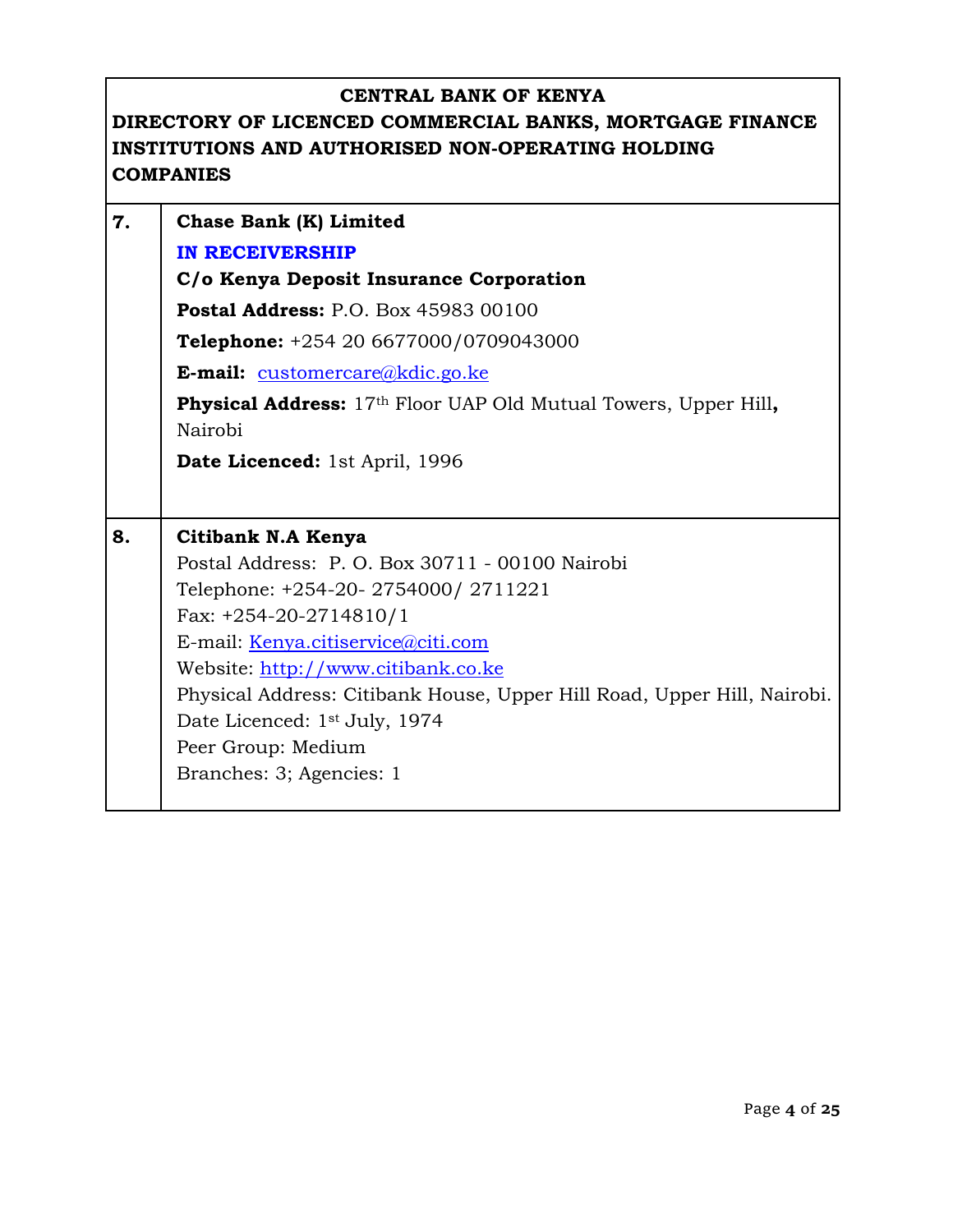| 9.  | <b>Consolidated Bank of Kenya Limited</b>                              |
|-----|------------------------------------------------------------------------|
|     | Postal Address: P. O. Box 51133 - 00200, Nairobi                       |
|     | Telephone: +254-20-340208/340836, 340551, 340298,                      |
|     | 340747,340298,211950,0703016000                                        |
|     | Fax: +254-20-340836                                                    |
|     | E-mail: headoffice@consolidated-bank.com                               |
|     | Website: www.consolidated-bank.com                                     |
|     | Physical Address: Consolidated Bank House, 6th Floor, Koinange Street, |
|     | Nairobi.                                                               |
|     | Date Licenced: 18th December, 1989                                     |
|     | Peer Group: Small                                                      |
|     | Branches: 18, Agencies: 1                                              |
|     |                                                                        |
| 10. | Co-operative Bank of Kenya Limited                                     |
|     | Postal Address: P. O. Box 48231 - 00100 Nairobi                        |
|     | Telephone: +254-20-3276000, 2776000, 0711049000, 0732106000            |
|     | Fax: $+254-20-2245506$                                                 |
|     | E-mail: customerservice@co-opbank.co.ke                                |
|     | Website: www.co-opbank.co.ke                                           |
|     | Physical Address: Co-operative House, 4th Floor Annex, Haile Selassie  |
|     | Avenue, Nairobi                                                        |
|     | Date Licenced: 1 <sup>st</sup> July, 1968                              |
|     | Peer Group: Large                                                      |
|     | Branches: 144                                                          |
|     |                                                                        |
|     |                                                                        |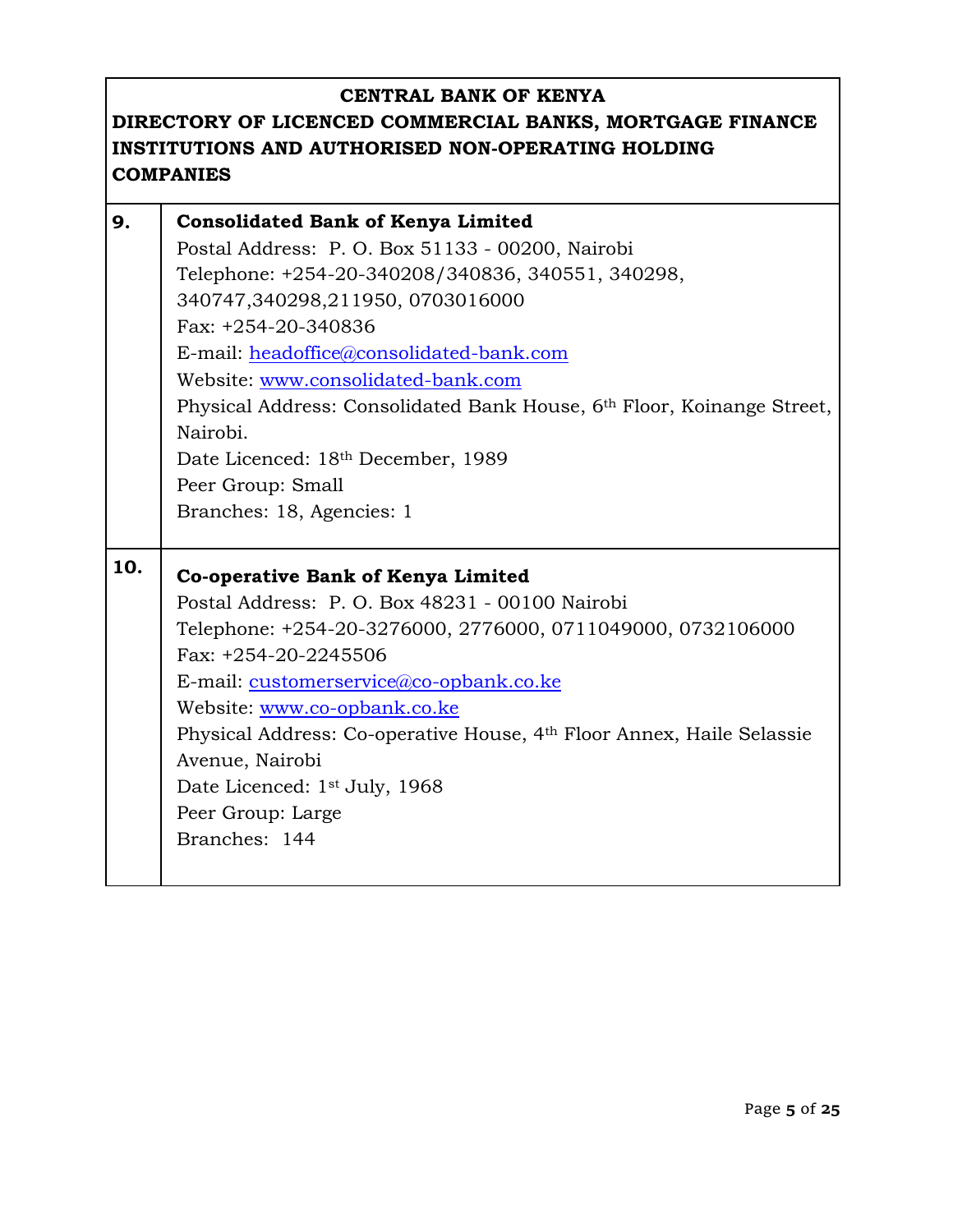| 11. | <b>Credit Bank Limited</b>                                                                      |
|-----|-------------------------------------------------------------------------------------------------|
|     | Postal Address: P. O. Box 61064-00200 Nairobi                                                   |
|     | Telephone: +254-20-2222300/2220789/2222317,2283000,                                             |
|     | 0728607701, 0738222300                                                                          |
|     | Fax: $+254-20-2216700$                                                                          |
|     | E-mail: info@creditbankltd.co.ke                                                                |
|     | Website: www.creditbank.co.ke                                                                   |
|     | Physical Address: Mercantile House, Ground Floor, Koinange Street,                              |
|     | Nairobi.                                                                                        |
|     | Date Licenced: 30th November, 1994                                                              |
|     | Peer Group: Small                                                                               |
|     | Branches: 18                                                                                    |
|     |                                                                                                 |
|     |                                                                                                 |
| 12. | Development Bank of Kenya Limited                                                               |
|     | Postal Address: P. O. Box 30483 - 00100, Nairobi                                                |
|     | Telephone: +254-20-3340401 /2 /3, 3340416, 2251082, 3340198,                                    |
|     | 3340478, 3317449, 3344184, 2250143, 3317449, 3340416                                            |
|     | 0724253980/1, 0735046336                                                                        |
|     | Fax: +254-20-2250399                                                                            |
|     | E-mail: dbk@devbank.com                                                                         |
|     | Website: www.devbank.com<br>Physical Address: Finance House, 16th Floor, Loita Street, Nairobi. |
|     | Date Licenced: 20th September, 1996                                                             |
|     | Peer Group: Small                                                                               |
|     | Branches: 3                                                                                     |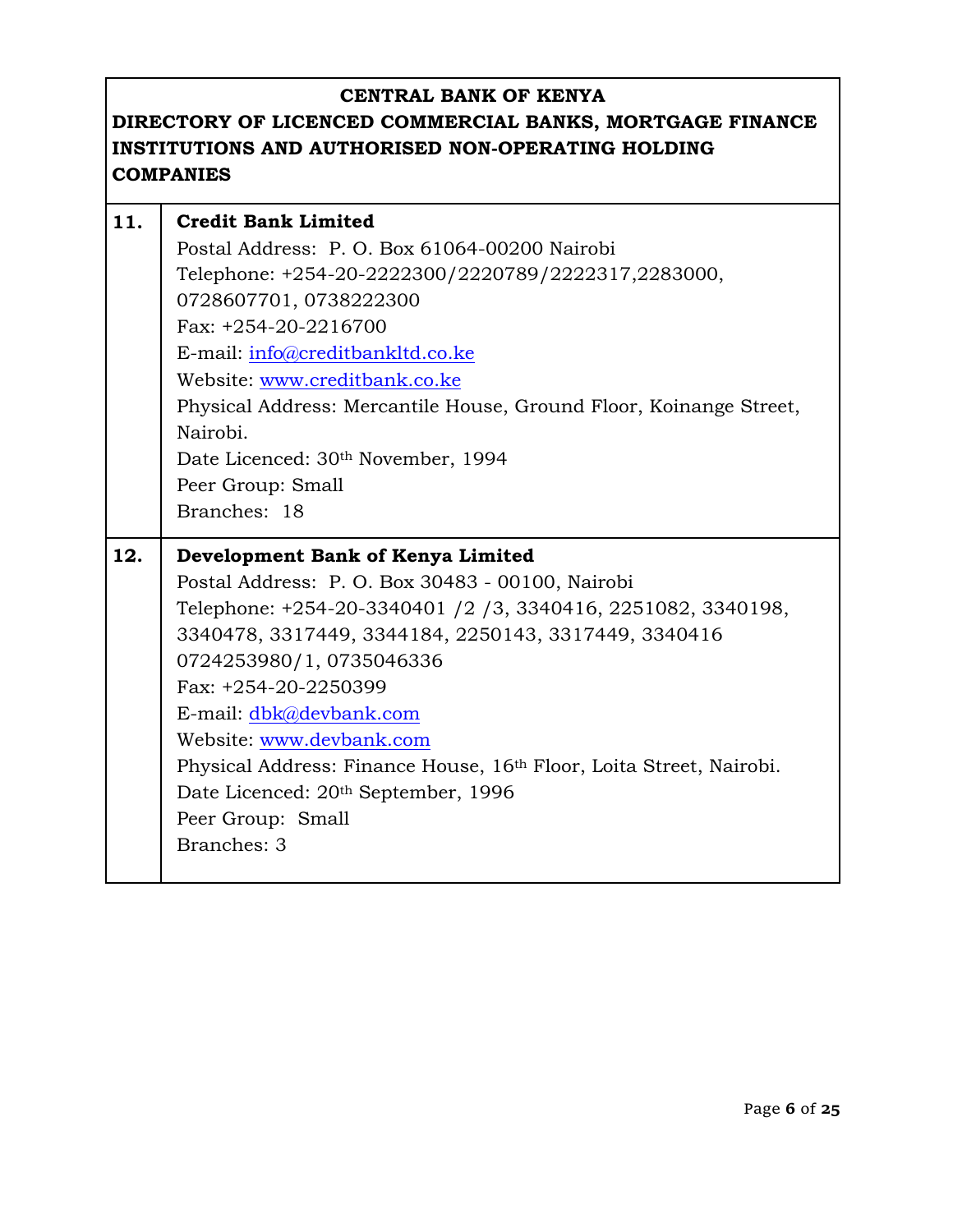| 13. | Diamond Trust Bank Kenya Limited                               |
|-----|----------------------------------------------------------------|
|     | Postal Address: P.O. Box 61711 - 00200, Nairobi                |
|     | Telephone: +254-20-2849000, 0732121000, 0719031000,            |
|     | 0732121000, 0719031000                                         |
|     | Fax: +254-20-2245495                                           |
|     | E-mail: info@dtbafrica.com                                     |
|     | Website: http://www.dtbafrica.com                              |
|     | Physical Address: DTB Centre, Mombasa Road, Nairobi.           |
|     | Date Licenced: 15 <sup>th</sup> November, 1994                 |
|     | Peer Group: Medium                                             |
|     | Branches: 70                                                   |
|     |                                                                |
|     |                                                                |
| 14. | <b>DIB Bank Kenya Limited</b>                                  |
|     | Postal Address: P.O Box 6450-00200, Nairobi                    |
|     | Contact Centre Tel: +254-20- 5131300, +254 709 91 3000         |
|     | Switch Board Tel: +254-20- 5131311, +254 709 91 3111           |
|     | E-mail: contactus@dibkenya.co.ke                               |
|     | Website: www.dibkenya.co.ke                                    |
|     | Physical Address: Upper Hill Building, Bunyala, Lowerhill Road |
|     | Junction, Upper Hill, Nairobi                                  |
|     | Date Licenced: 13th April 2017                                 |
|     | <b>Branches: 3</b>                                             |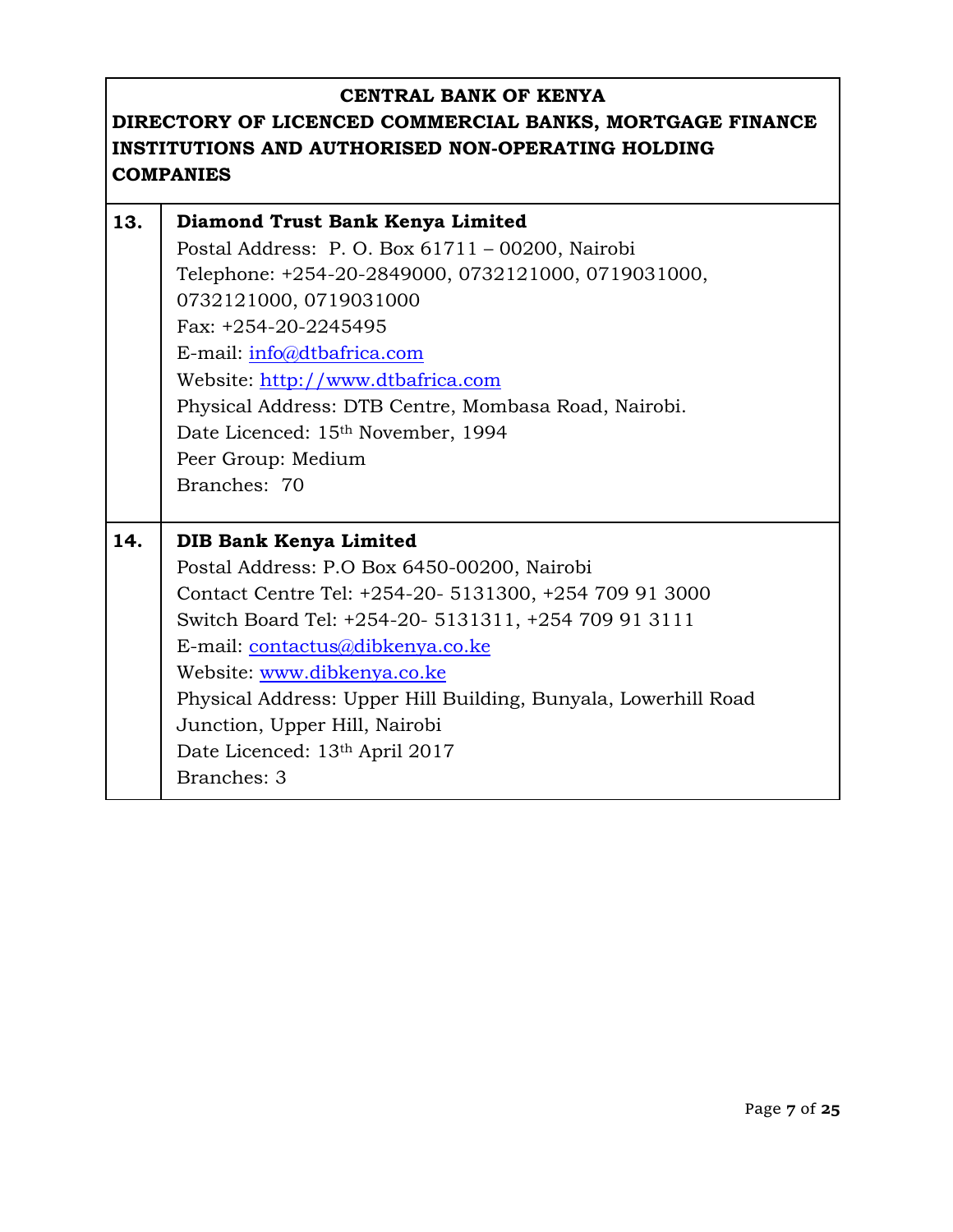| 15. | <b>Ecobank Kenya Limited</b>                                                       |
|-----|------------------------------------------------------------------------------------|
|     | Postal Address: P. O Box 49584-00100 Nairobi                                       |
|     | Telephone: +254-20-2883000, 4968000, 0719098000                                    |
|     | Fax: +254-20-2249670                                                               |
|     | E-mail: info@ecobank.com                                                           |
|     | Website: www.ecobank.com                                                           |
|     | Physical Address: Fortis Office Park – Off Waiyaki Way, Muthangari                 |
|     | Drive, Nairobi.                                                                    |
|     | Date Licenced: 16th June, 2008                                                     |
|     | Peer Group: Medium                                                                 |
|     | Branches: 31                                                                       |
|     |                                                                                    |
|     |                                                                                    |
| 16. | <b>Equity Bank Kenya Limited</b>                                                   |
|     | Postal Address: P. O. Box 75104-00200, Nairobi                                     |
|     | Telephone: +254-20- +254 20 2262000/2262956 /2262828,                              |
|     | 0763026000, 07633026956, 0763026828                                                |
|     | Fax: +254-020-2737276                                                              |
|     | E-mail: info@equitybank.co.ke                                                      |
|     | Website: www.equitybankgroup.com                                                   |
|     | Physical Address: Equity Centre, 9 <sup>th</sup> Floor, Hospital Road, Upper Hill, |
|     | Nairobi.                                                                           |
|     | Date Licenced: 28 <sup>th</sup> December 2004 Peer Group: Large                    |
|     | Branches: 170 Sub-branches: 12                                                     |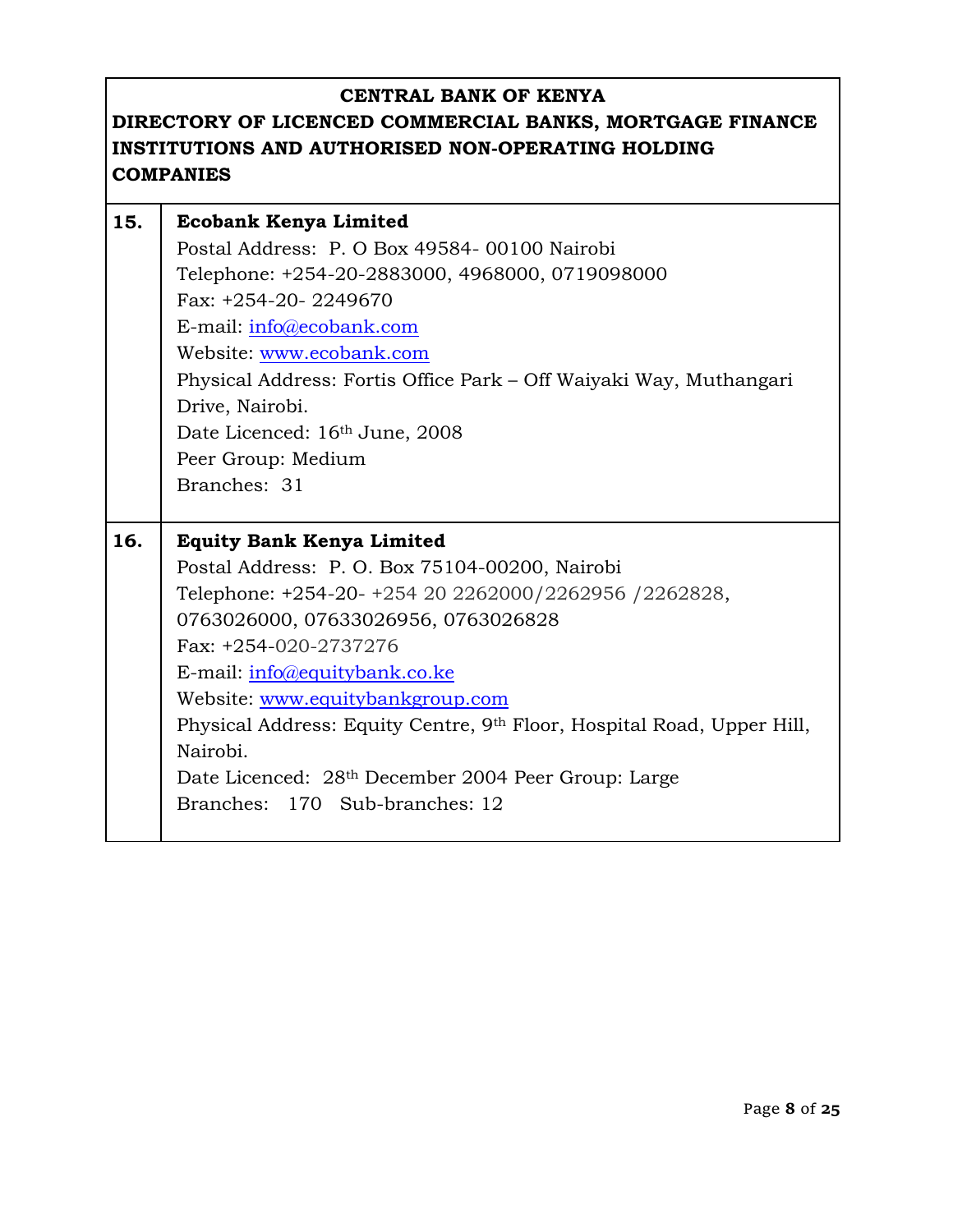| 17. | <b>Family Bank Limited</b>                                      |
|-----|-----------------------------------------------------------------|
|     | Postal Address: P. O. Box 74145-00200 Nairobi                   |
|     | Telephone: +254-020-3252000, 3318940/2/7, 2244166, 2240601,     |
|     | 0733332300, 0728120444/555                                      |
|     | Fax: +254-020-318174                                            |
|     | E-mail: info@familybank.co.ke; customerservice@familybank.co.ke |
|     | Website: www.familybank.co.ke                                   |
|     | Physical Address: Family Bank Towers, 6th Floor, Muindi Mbingu  |
|     | Street, Nairobi.                                                |
|     | Date Licenced: 1 <sup>st</sup> May 2007                         |
|     | Peer Group: Medium                                              |
|     | Branches: 91                                                    |
|     |                                                                 |
| 18. | <b>First Community Bank Limited</b>                             |
|     | Postal Address: P.O. Box 26219-00100., Nairobi                  |
|     | Telephone: +254-20-2843000-3, 07202843000, 0738-407521,         |
|     | Fax: $+254-20-344101$                                           |
|     | E-mail: $info@fcb.co.ke$                                        |
|     | Website: www.firstcommunitybank.co.ke                           |
|     | Physical Address: Mezzanine 1, FCB Mirhab Building, Ring Road,  |
|     | Kilimani, Nairobi                                               |
|     | Date Licenced: 29th April, 2008                                 |
|     | Peer Group: Small                                               |
|     | Branches: 18                                                    |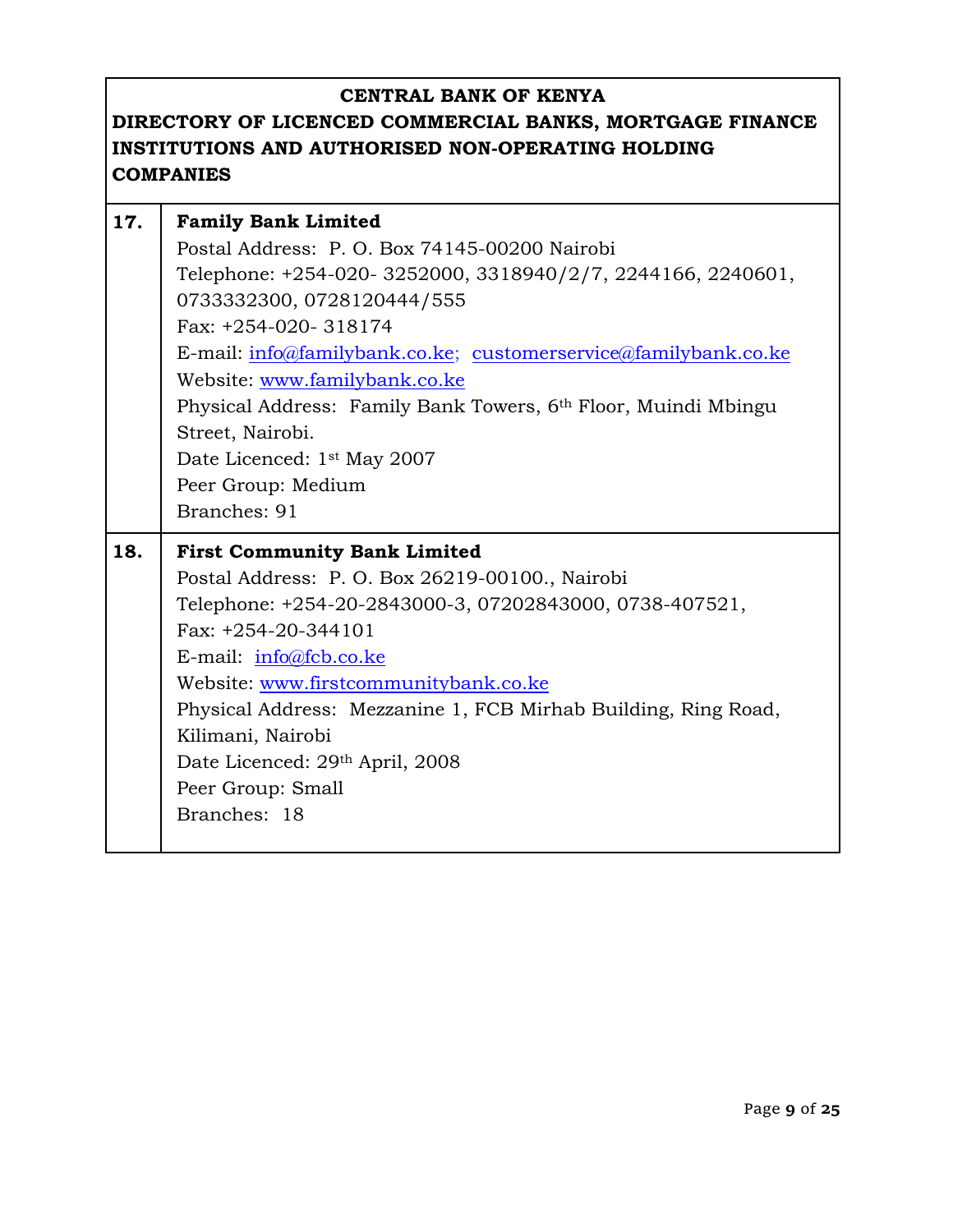| 19. | <b>Guaranty Trust Bank (K) Ltd</b>                                    |
|-----|-----------------------------------------------------------------------|
|     | Postal Address: P. O. Box 20613 - 00200, Nairobi                      |
|     | Telephone: +254-20-3284000, 073084000                                 |
|     | Fax: +254-20-342024                                                   |
|     | E-mail: banking@gtbank.com                                            |
|     | Website: www.gtbank.com                                               |
|     | Physical Address: Sky Park Plaza, Woodvale Close, Westlands, Nairobi. |
|     | Date Licenced: 13th January, 1995                                     |
|     | Peer Group: Medium                                                    |
|     | Branches: 9                                                           |
|     |                                                                       |
|     |                                                                       |
| 20. | <b>Guardian Bank Limited</b>                                          |
|     | Postal Address: P. O. Box 67681 - 00200, Nairobi                      |
|     | Telephone: +254-020-2226771, 2226774, 2226341, 2226483, 0722-         |
|     | 282213, 0733-888060                                                   |
|     | Fax: $+254-020 -2216633$                                              |
|     | E-mail: biashara@guardian-bank.com; headoffice@guardian-bank.com      |
|     | Website: www.guardian-bank.com                                        |
|     | Physical Address: Guardian Centre, Biashara Street, Nairobi.          |
|     | Date Licenced: 20th December, 1995                                    |
|     | Peer Group: Small                                                     |
|     | Branches: 11                                                          |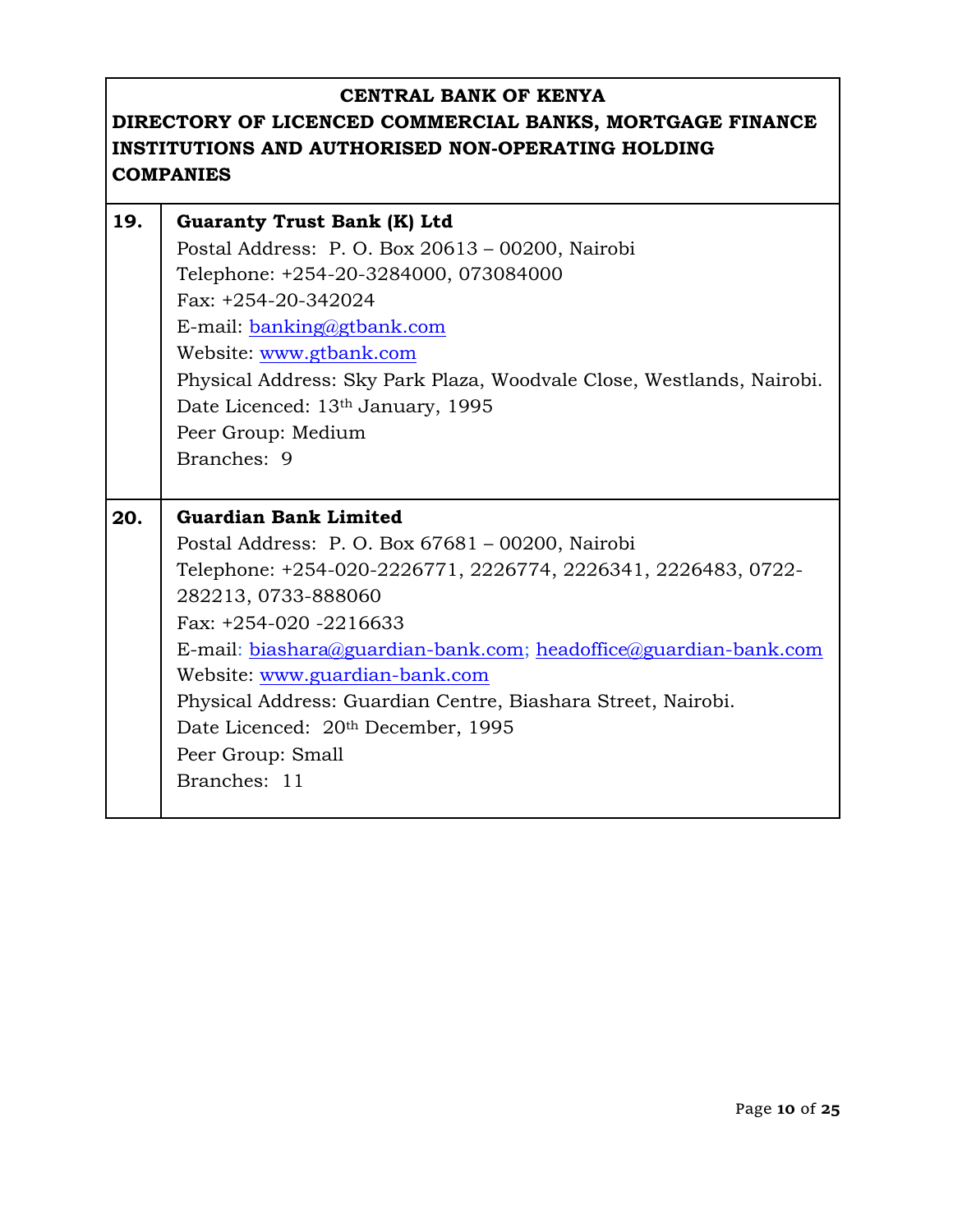| 21. | <b>Gulf African Bank Limited</b><br>Postal Address: P. O. Box 43683 - 00100, Nairobi<br>Telephone: +254-20-2740000, 2718608/9, 2740111, 0711075000<br>Fax: +254-20-2715655<br>E-mail: info@gulfafricanbank.com<br>Website: www.gulfafricanbank.com<br>Physical Address: Geminia Insurance Plaza, Kilimanjaro Avenue, Upper<br>Hill, Nairobi.<br>Date Licenced: 1 <sup>st</sup> November 2007<br>Peer Group: Small<br>Branches: 17 |
|-----|-----------------------------------------------------------------------------------------------------------------------------------------------------------------------------------------------------------------------------------------------------------------------------------------------------------------------------------------------------------------------------------------------------------------------------------|
| 22. | Habib Bank A.G Zurich<br>Postal Address: P. O. Box 30584 - 00100, Nairobi<br>Telephone: +254-20-3341172/76/77, 3340835, 3310694, 0720208259<br>Fax: +254-20-2217004 /2218699<br>E-mail: habibbank@wananchi.com<br>Website: www.habibbank.com<br>Physical Address: Habib House, Koinange Street, Nairobi.<br>Date Licenced: 1 <sup>st</sup> July, 1978<br>Peer Group: Small<br>Branches: 6                                         |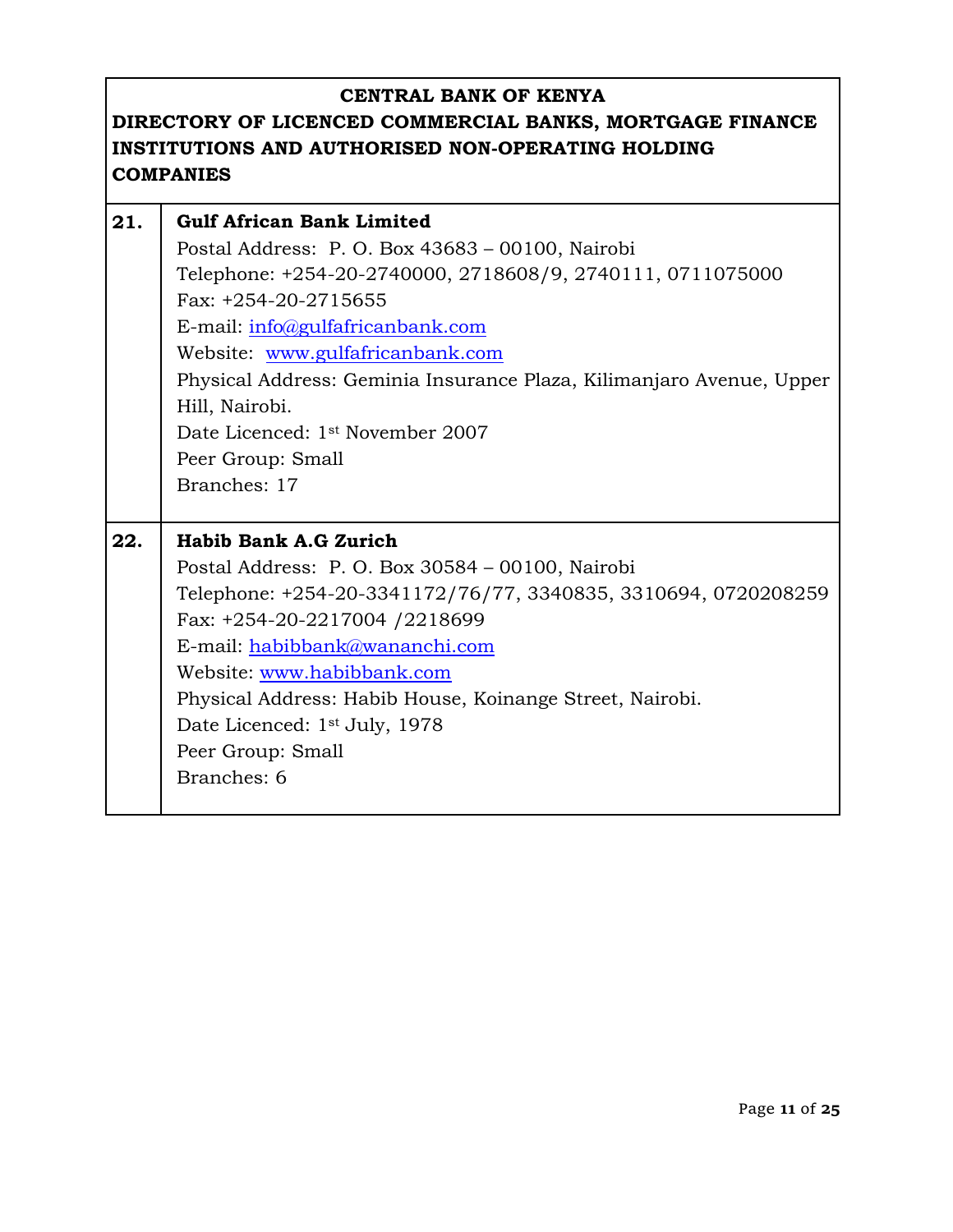| 23. | I & M Bank Limited                                                          |
|-----|-----------------------------------------------------------------------------|
|     | Postal Address: P.O. Box 30238 - 00100, Nairobi                             |
|     | Telephone: +254-20-3221000, 3271375/27, 0719088000, 0753221000              |
|     | Fax: +254-20-2711994                                                        |
|     | E-mail: invest@imbank.co.ke                                                 |
|     | Website: www.imbank.com                                                     |
|     | Physical Address: I & M Bank House, 2 <sup>nd</sup> Ngong Avenue, Off Ngong |
|     | Road, Nairobi.                                                              |
|     | Date Licenced: 27th March, 1996                                             |
|     | Peer Group: Medium                                                          |
|     | Branches: 44                                                                |
|     |                                                                             |
|     |                                                                             |
| 24. | <b>Imperial Bank Limited</b>                                                |
|     | <b>IN RECEIVERSHIP</b>                                                      |
|     | Postal Address: P. O. Box 45983 - 00100, Nairobi                            |
|     | Telephone: +254 20 6677000 / 0709043000                                     |
|     | E-mail: customercare@kdic.go.ke                                             |
|     | Website: www.kdic.go.ke                                                     |
|     | Physical Address: 17 <sup>th</sup> Floor UAP Old Mutual Towers, Upper Hill, |
|     | Nairobi                                                                     |
|     | Date Licenced: 8 <sup>th</sup> January, 1996                                |
|     | Peer Group: Medium                                                          |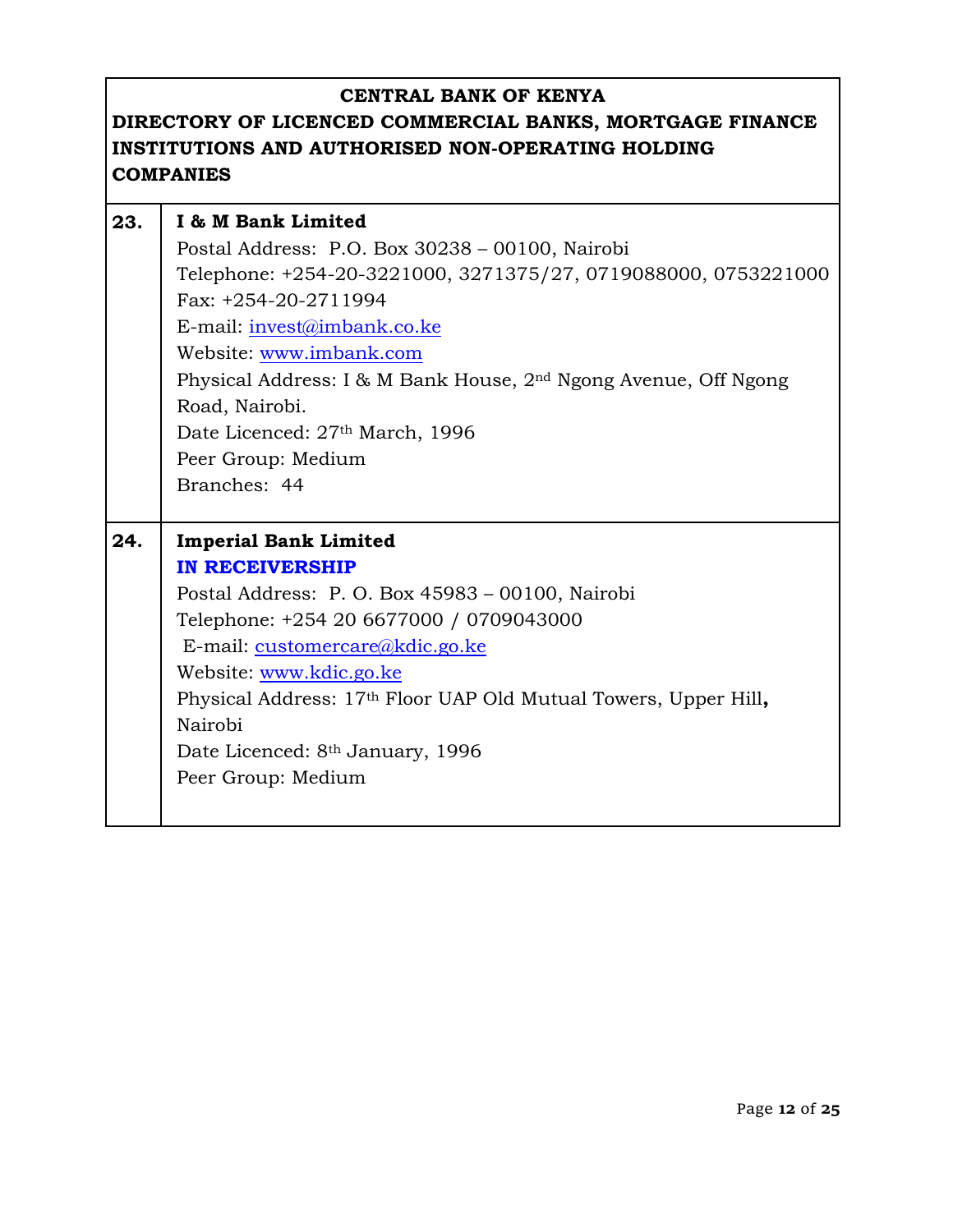| 25. | Jamii Bora Bank Limited<br>Postal Address: P. O. Box 22741 - 00400, Nairobi<br>Telephone: +254-20-2210339, 0709881000, 0709881300<br>E-mail: info@jamiiborabank.co.ke<br>Website: www.jamiiborabank.co.ke<br>Physical Address: Jamii Bora Towers, Argwings Kodhek Road, Kilimani<br>Nairobi.<br>Date Licenced: 2 <sup>nd</sup> March, 2010<br>Peer Group: Small<br>Branches: 27                                   |
|-----|-------------------------------------------------------------------------------------------------------------------------------------------------------------------------------------------------------------------------------------------------------------------------------------------------------------------------------------------------------------------------------------------------------------------|
| 26. | <b>KCB Bank Kenya Limited</b><br>Postal Address: P. O. Box 48400 - 00100, Nairobi<br>Telephone: +254-20-3270000, 2851000, 2852000, 0711012000,<br>0734108200<br>Fax: +254-20-2242408' 2216405<br>E-mail: kcbhq@kcb.co.ke<br>Website: www.kcbbankgroup.com<br>Physical Address: Kencom House, 8th Floor, Moi Avenue, Nairobi.<br>Date Licenced: 1 <sup>st</sup> January 1896<br>Peer Group: Large<br>Branches: 198 |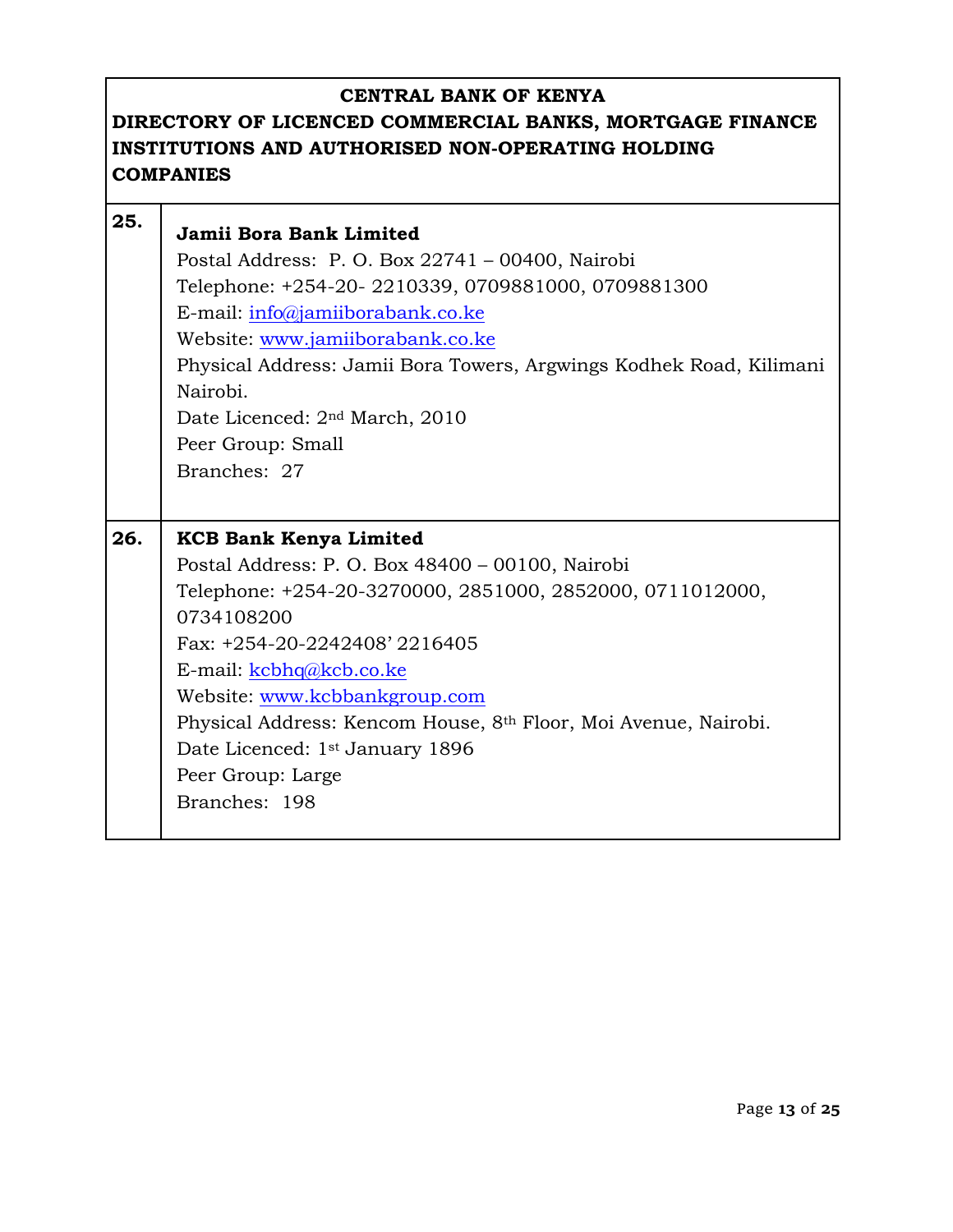| 27. | <b>Mayfair Bank Limited</b>                                       |
|-----|-------------------------------------------------------------------|
|     | Postal Address: P.O Box 2051-00606, Sarit Centre, Nairobi, Kenya  |
|     | Telephone: +254 20 3951000, +254 709063000                        |
|     | Fax: None                                                         |
|     | E-mail: info@mayfair-bank.com                                     |
|     | Website: www.mayfair-bank.com                                     |
|     | Physical Address: KAM House, Mezzanine Floor, Opposite Westgate   |
|     | Mall, Mwanzi Road, Westlands                                      |
|     | Date Licenced: 20th June 2017                                     |
|     | Branches: 3                                                       |
| 28. | Middle East Bank (K) Limited                                      |
|     | Postal Address: P. O. Box 47387 - 0100 Nairobi                    |
|     | Telephone: +254-20-2723120/24, 2722879, 2723124, 2723130, 0722-   |
|     | 205903, 0733-333441, 0731001310, 0717531448                       |
|     | Fax: +254-20-343776 / 2256901                                     |
|     | E-mail: ho@mebkenya.com                                           |
|     | Website: www.mebkenya.com                                         |
|     | Physical Address: Mebank Tower, Milimani Road, Milimani, Nairobi. |
|     | Date Licenced: 28th November, 1980                                |
|     | Peer Group: Small                                                 |
|     | Branches: 5                                                       |
|     |                                                                   |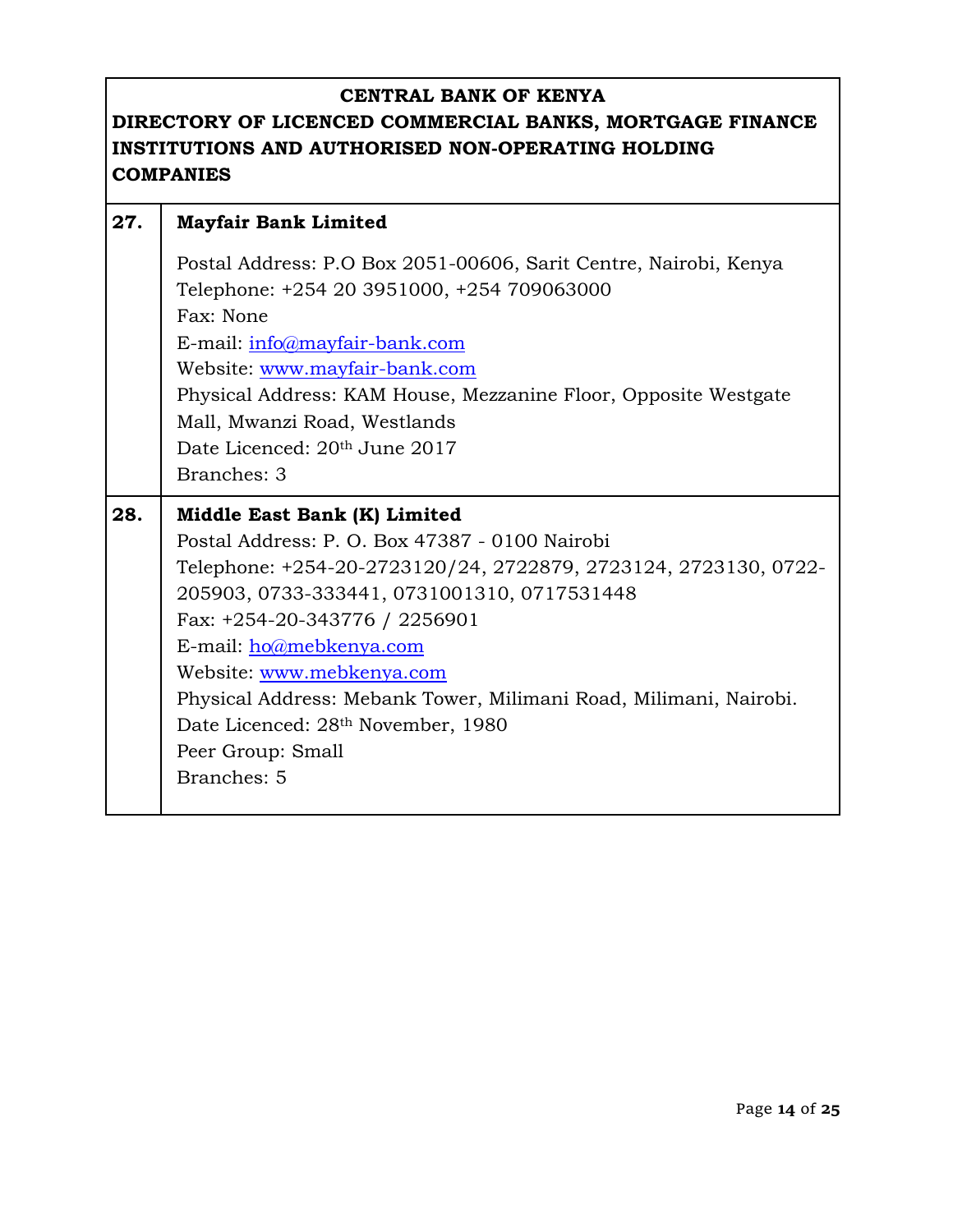| 29. | <b>M-Oriental Bank Limited</b>                                                    |
|-----|-----------------------------------------------------------------------------------|
|     | Postal Address: P.O BOX 44080-00100, Nairobi                                      |
|     | Telephone: +254-20-2228461/2, 0734333291, 0722209585                              |
|     | Fax: +254 20 2219469                                                              |
|     | E-mail: headoffice@moriental.co.ke                                                |
|     | Website: www.moriental.co.ke                                                      |
|     | Physical Address: Finance House, 7 Koinange Street, Nairobi                       |
|     | Date Licenced: 8 <sup>th</sup> February, 1991                                     |
|     | Peer Group: Small                                                                 |
|     | Branches: 8                                                                       |
|     |                                                                                   |
| 30. | <b>National Bank of Kenya Limited</b>                                             |
|     |                                                                                   |
|     | Postal Address: P. O. Box 72866 - 00200 Nairobi                                   |
|     | Telephone: +254-20-2828000, 0711-038000,                                          |
|     | Fax: +254-20-311444/2223044                                                       |
|     | E-mail: info@nationalbank.co.ke                                                   |
|     | Website: www.nationalbank.co.ke                                                   |
|     | Physical Address: National Bank Building, 2 <sup>nd</sup> Floor, Harambee Avenue, |
|     | Nairobi.                                                                          |
|     | Date Licenced: 1 <sup>st</sup> January, 1968                                      |
|     | Peer Group: Medium                                                                |
|     | Branches: 73                                                                      |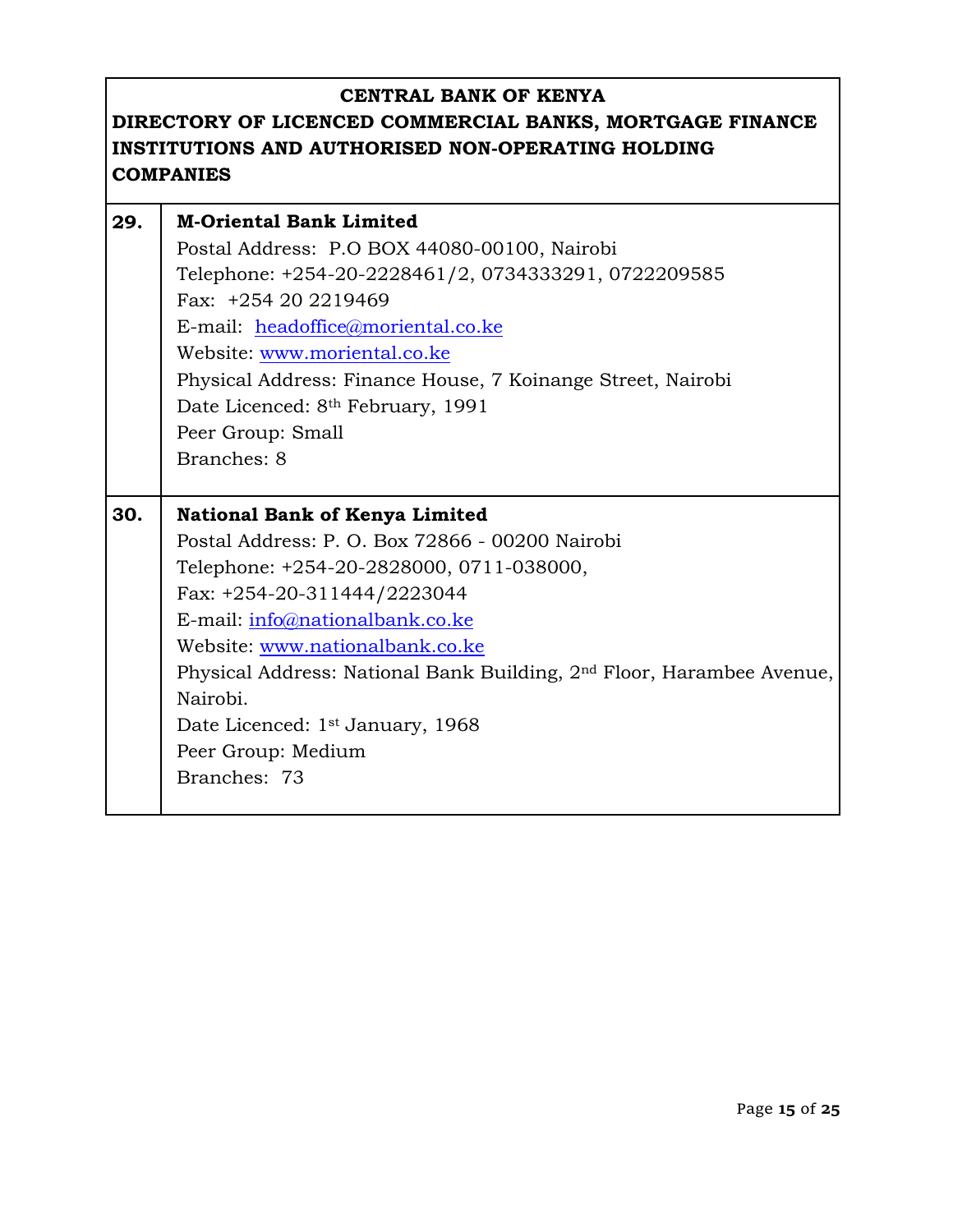# **CENTRAL BANK OF KENYA DIRECTORY OF LICENCED COMMERCIAL BANKS, MORTGAGE FINANCE INSTITUTIONS AND AUTHORISED NON-OPERATING HOLDING COMPANIES 31. NCBA Bank Kenya PLC Postal Address:** P. O. Box 44599-00100 Nairobi **Telephone:** +254-20-288444 /+254 711 056444 / +254 732156444 **E-mail:** [contact@ncbagroup.com](mailto:contact@ncbagroup.com) **Website:** [www.ncbagroup.com](http://www.ncbagroup.com/) **Physical Address:** NCBA Centre, Mara/Ragati Road, Upper Hill, Nairobi Date Licenced: 5<sup>th</sup> November 2019 **Peer Group:** Large **Branches: 64; Agencies: 5 32. Paramount Bank Limited** Postal Address: P. O. Box 14001 -00800 Nairobi Telephone: +254-20-4449266/7/8, 446106 /7, 4441528, 4441527, 0723564254, 0734258020, 0728-606652, 0735445506 Fax: +254-20-449265 E-mail: [info@paramountbank.co.ke](mailto:info@paramountbank.co.ke) Website: [www.paramountbank.co.ke](http://www.paramountbank.co.ke/) Physical Address: Sound Plaza Building, 4th Floor, Woodvale Grove, Nairobi Date licenced: 5<sup>th</sup> July, 1995

Peer Group: Small

Branches: 8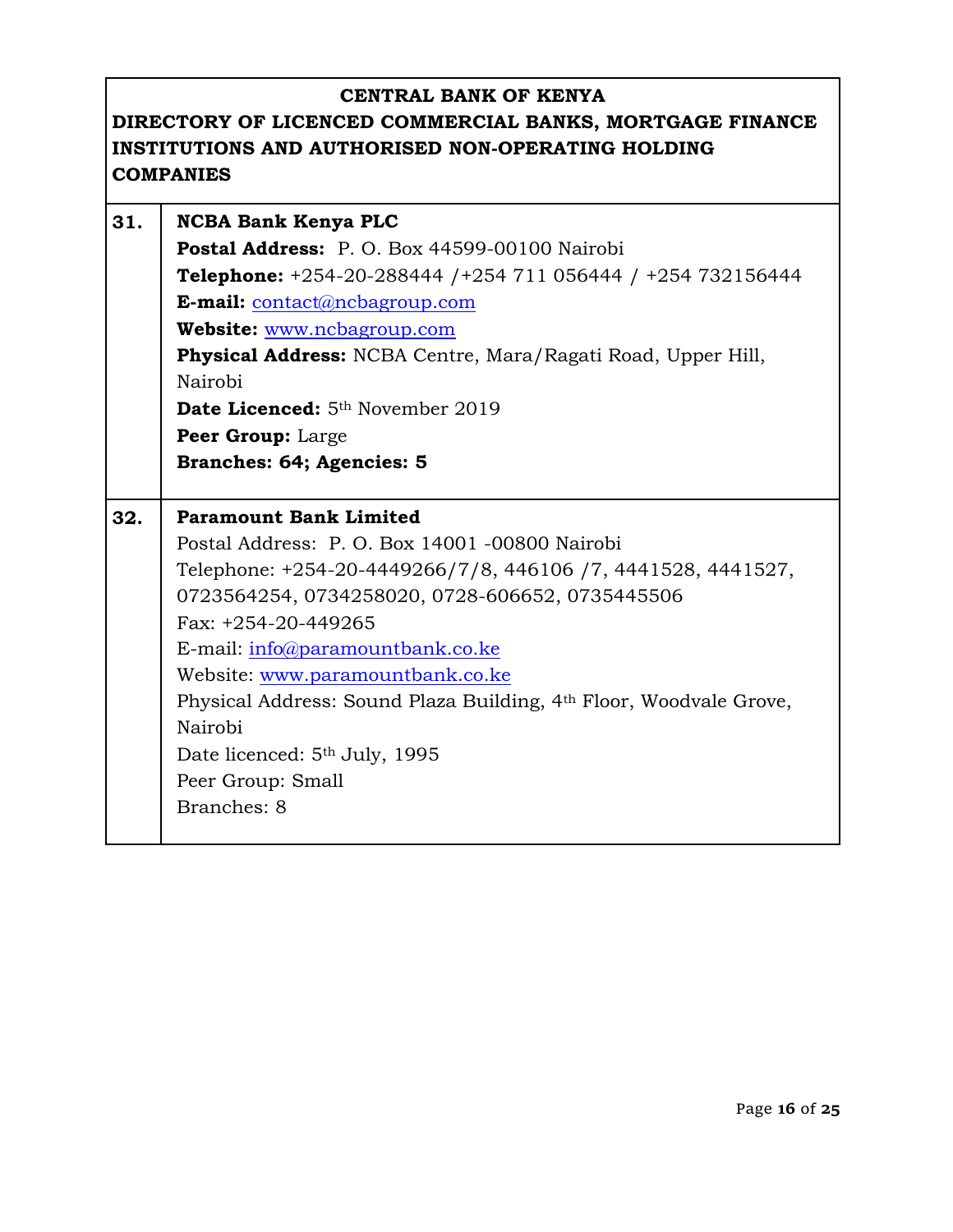| 33. | <b>Prime Bank Limited</b>                                     |
|-----|---------------------------------------------------------------|
|     | Postal Address: P. O. Box 43825 - 00100, Nairobi              |
|     | Telephone: +254-20-4203000 / 116 / 148, 4450810, 0722205491   |
|     | Fax: +254-20-4451247                                          |
|     | E-mail: headoffice@primebank.co.ke                            |
|     | Website: www.primebank.co.ke                                  |
|     | Physical Address: Prime Bank Building, Chiromo Lane/Riverside |
|     | Drive.-Junction, Westlands, Nairobi.                          |
|     | Date Licenced: 3rd September, 1992                            |
|     | Peer Group: Medium                                            |
|     | Branches: 20                                                  |
|     |                                                               |
| 34. | <b>SBM Bank Kenya Limited</b>                                 |
|     | Postal Address: P.O. Box 34886-00100 Nairobi                  |
|     | Telephone: +254-20-2242348, 2244187, 2248842, 2220845         |
|     | Fax: +254-20-224020                                           |
|     | E-mail: customerservice@smbank.co.ke                          |
|     | Website: www.sbmgroup.mu/kenya                                |
|     | Physical Address: Riverside Mews, Riverside Drive, Nairobi.   |
|     | Date Licenced: 1 <sup>st</sup> April, 1996                    |
|     | Peer Group: Small                                             |
|     | Branches: 12                                                  |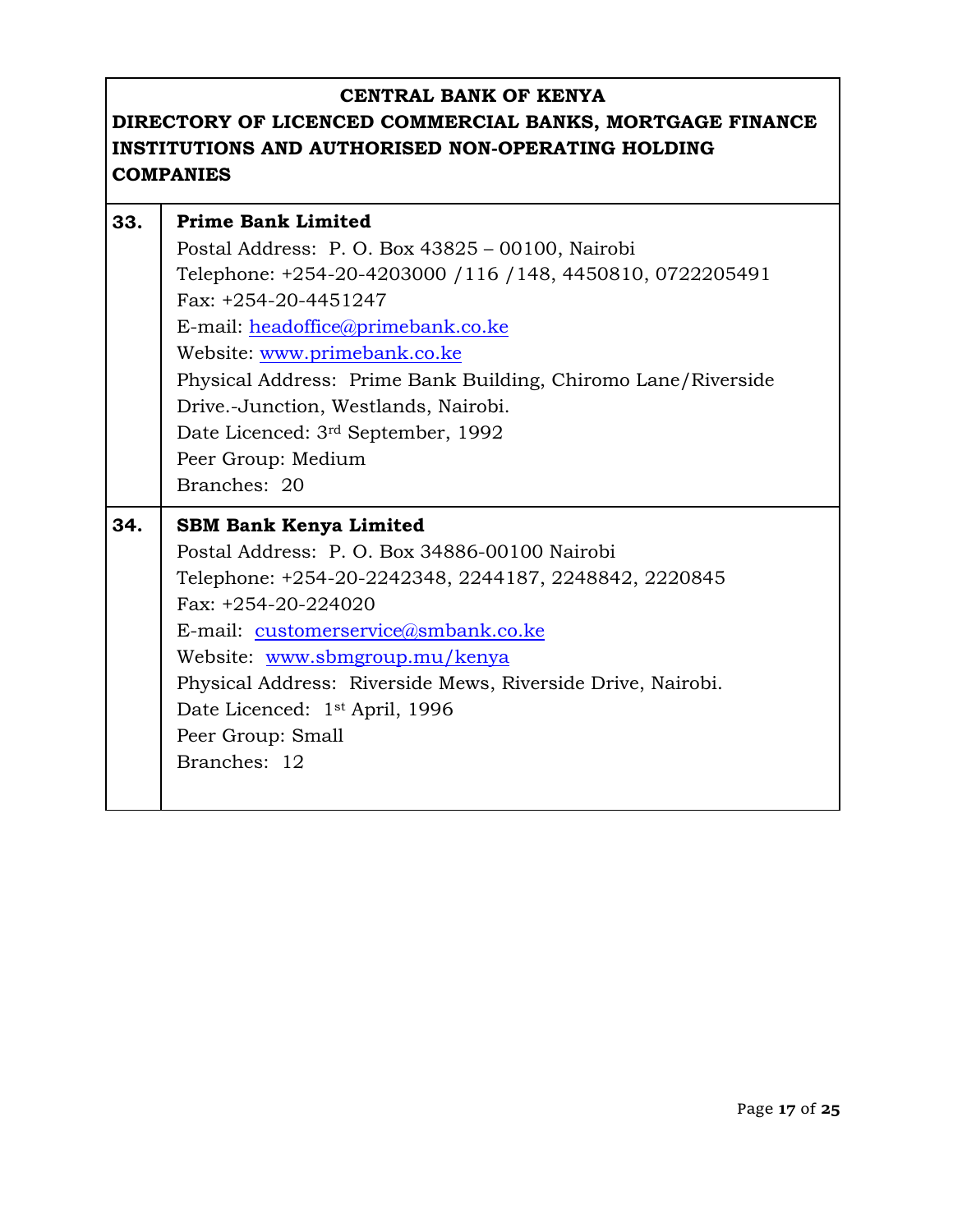| 35. | <b>Sidian Bank Limited</b>                                                   |
|-----|------------------------------------------------------------------------------|
|     | Postal Address: P. O. Box 25363 - 00603, Nairobi                             |
|     | Telephone: +254-20-3906000-7, 0711-058000-7, 0732-158000                     |
|     | Fax: +254-20-3568995                                                         |
|     | E-mail: enquiries@sidianbank.co.ke                                           |
|     | Website: www.sidianbank.co.ke                                                |
|     | Physical Address: 7 <sup>th</sup> Floor K-Rep Centre, Wood Avenue, Kilimani, |
|     | Nairobi.                                                                     |
|     | Date Licenced: 23rd March, 1999                                              |
|     | Peer Group: Small                                                            |
|     | Branches: 41                                                                 |
|     |                                                                              |
|     |                                                                              |
| 36. | <b>Spire Bank Ltd</b>                                                        |
|     | Postal Address: P. O. Box 52467-00200, Nairobi                               |
|     | Telephone: +254-20- 4981777 0703 047777                                      |
|     | E-mail: letstalk@spirebank.co.ke                                             |
|     | Website: www.spirebank.co.ke                                                 |
|     | Physical Address: Mwalimu Towers, Hill Lane, Upper Hill, Nairobi.            |
|     | Date Licenced: 23rd June, 1995                                               |
|     | Peer Group: Small                                                            |
|     | Branches: 15                                                                 |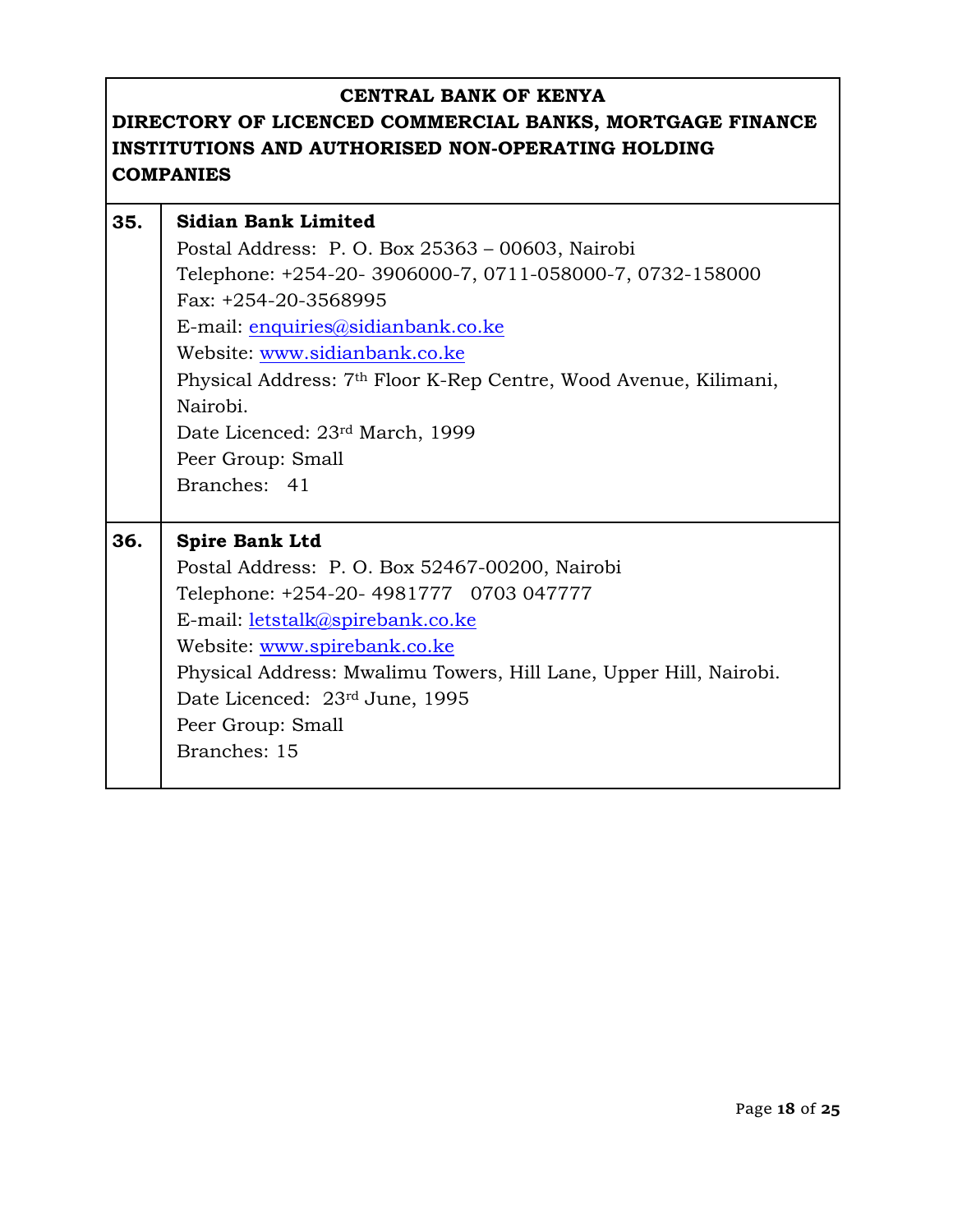| 37. | <b>Stanbic Bank Kenya Limited</b>                              |
|-----|----------------------------------------------------------------|
|     | Postal Address: P. O. Box $-30550 - 00100$ Nairobi             |
|     | Telephone: +254-20-3638000 / 11 / 17 / 18 / 20 / 21, 3268000,  |
|     | 3269000, 0711-0688000                                          |
|     | Fax: $+254-20-3752901/7$                                       |
|     | E-mail: customercare@stanbic.com                               |
|     | Website: http://www.stanbicbank.co.ke                          |
|     | Physical Address: Stanbic Bank Centre, Westlands Road, Chiromo |
|     | Date Licenced: 1 <sup>st</sup> June 2008                       |
|     | Peer Group: Medium                                             |
|     | Branches: 27                                                   |
|     |                                                                |
| 38. | <b>Standard Chartered Bank Kenya Limited</b>                   |
|     |                                                                |
|     | Postal Address: P. O. Box 30003 - 00100, Nairobi               |
|     | Telephone: +254-20-3293000, 3293900, 3291000, 3294000,         |
|     | 0719081000, 0732104000, 0703093000                             |
|     | Fax: +254-20-3747880                                           |
|     | E-mail: Talk-Us@sc.com                                         |
|     | Website: www.standardchartered.com                             |
|     | Physical Address: Standard Chartered Building-Westlands Road-  |
|     | Chiromo Lane, Westlands, Nairobi.                              |
|     | Date Licenced: 1910                                            |
|     | Peer Group: Large                                              |
|     | Branches: 41; Agencies: 3; Sales Centres: 1                    |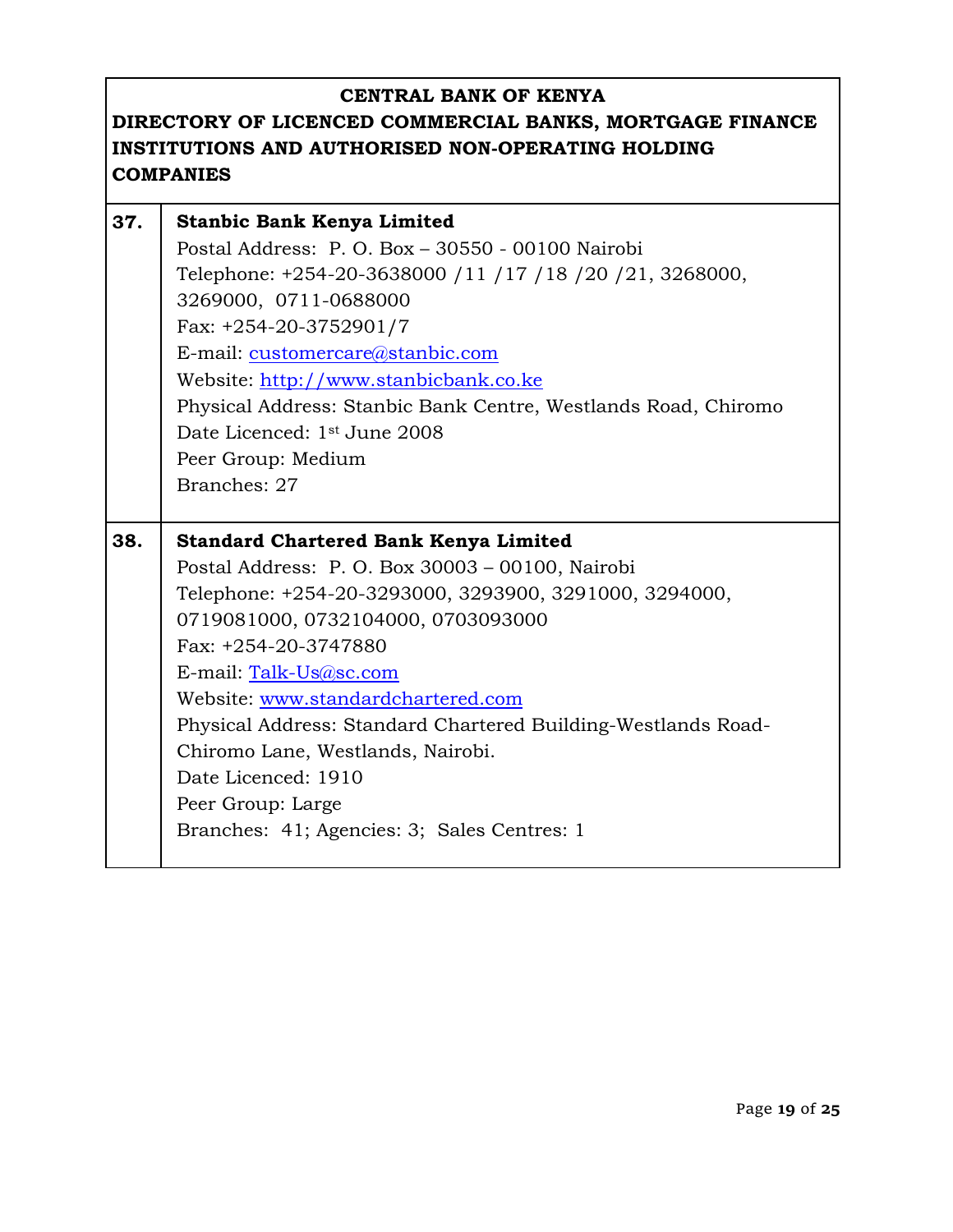| 39. | <b>Trans-national Bank Limited</b>                                              |
|-----|---------------------------------------------------------------------------------|
|     | Postal Address: P. O. Box 34353 - 00100 Nairobi                                 |
|     | Telephone: +254-20-2252216/19, 2224235/6, 2252188/90/91, 0720-                  |
|     | 081772, 0733-505656                                                             |
|     | Fax: +254-20-2252225                                                            |
|     | E-mail: $info@tnbl.co.ke$                                                       |
|     | Website: www.tnbl.co.ke                                                         |
|     | Physical Address: Transnational Plaza, City Hall Way, Nairobi.                  |
|     | Date Licenced: 8 <sup>th</sup> January, 1985                                    |
|     | Peer Group: Small                                                               |
|     | Branches: 26                                                                    |
|     |                                                                                 |
|     |                                                                                 |
| 40. | <b>UBA Kenya Bank Limited</b>                                                   |
|     | Postal Address: P. O. Box 34154 - 00100 Nairobi                                 |
|     | Telephone: $+254-020-3612000/1/2$ ,                                             |
|     | Fax: +: +254-020-3612049, 0726-926367, 0735-500196/180/175                      |
|     | E-mail: ubakenya@ubagroup.com                                                   |
|     | Website: www.ubagroup.com                                                       |
|     | Physical Address: Apollo Centre, 1 <sup>st</sup> Floor, Ring Road / Vale Close, |
|     | Westlands, Nairobi.                                                             |
|     | Date Licenced: 25 <sup>th</sup> September, 2009                                 |
|     | Peer Group: Small                                                               |
|     | Branches: 4                                                                     |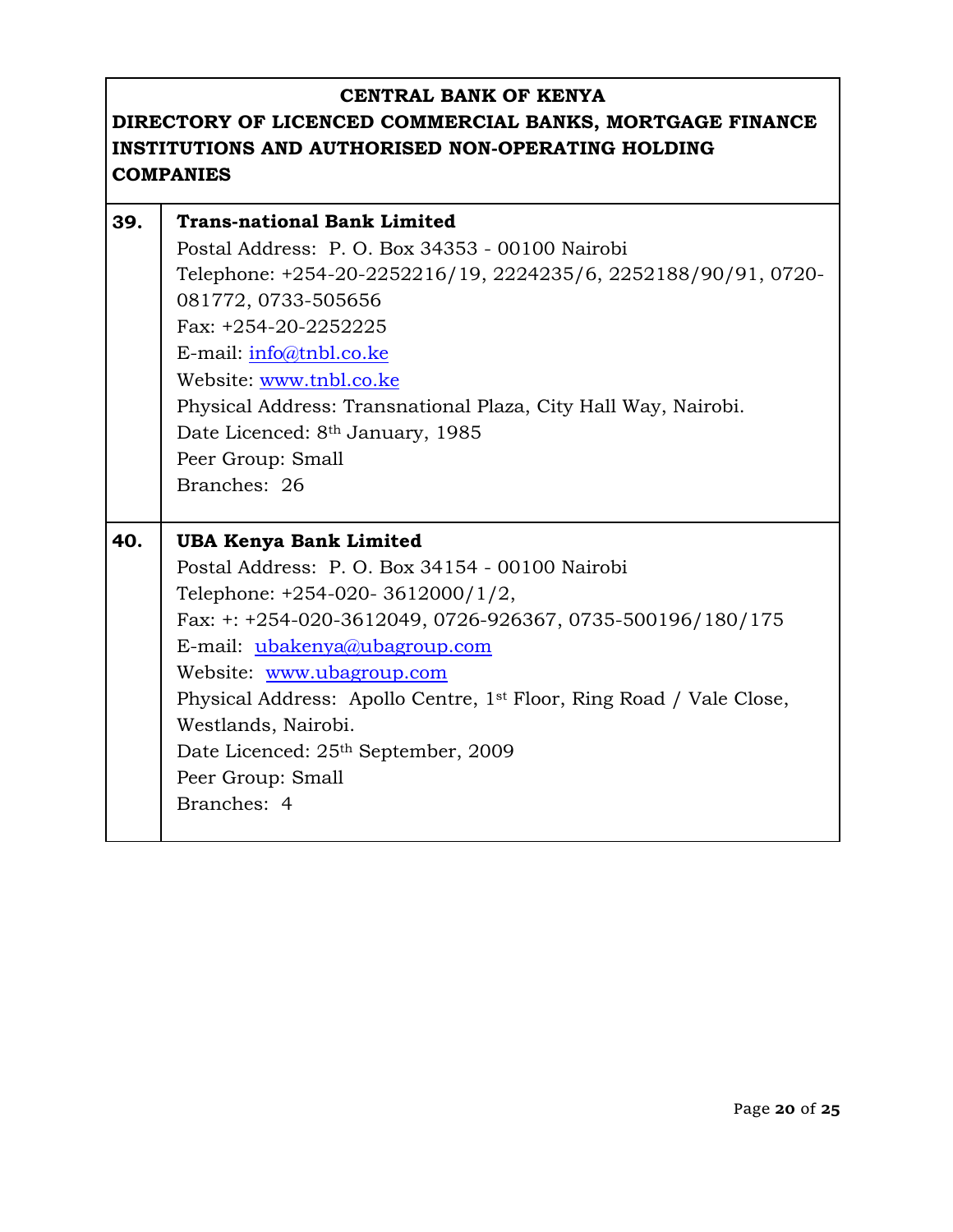| 41. | Victoria Commercial Bank Limited                                |
|-----|-----------------------------------------------------------------|
|     | Postal Address: P. O. Box 41114 - 00100 Nairobi                 |
|     | Telephone: +254-20-2719499, 2719815, 2710271, 2716108,          |
|     | 2719814.2713208, 2716196, 0721328183                            |
|     | Fax: +254-20-2713778/2715857                                    |
|     | E-mail: victoria@vicbank.com                                    |
|     | Website: www.victoriabank.co.ke                                 |
|     | Physical Address: Victoria Towers, Mezzanine Floor, Kilimanjaro |
|     | Avenue, Upper Hill, Nairobi.                                    |
|     | Date Licenced: 11 <sup>th</sup> January, 1996                   |
|     | Peer Group: Small                                               |
|     | Branches: 4                                                     |
|     |                                                                 |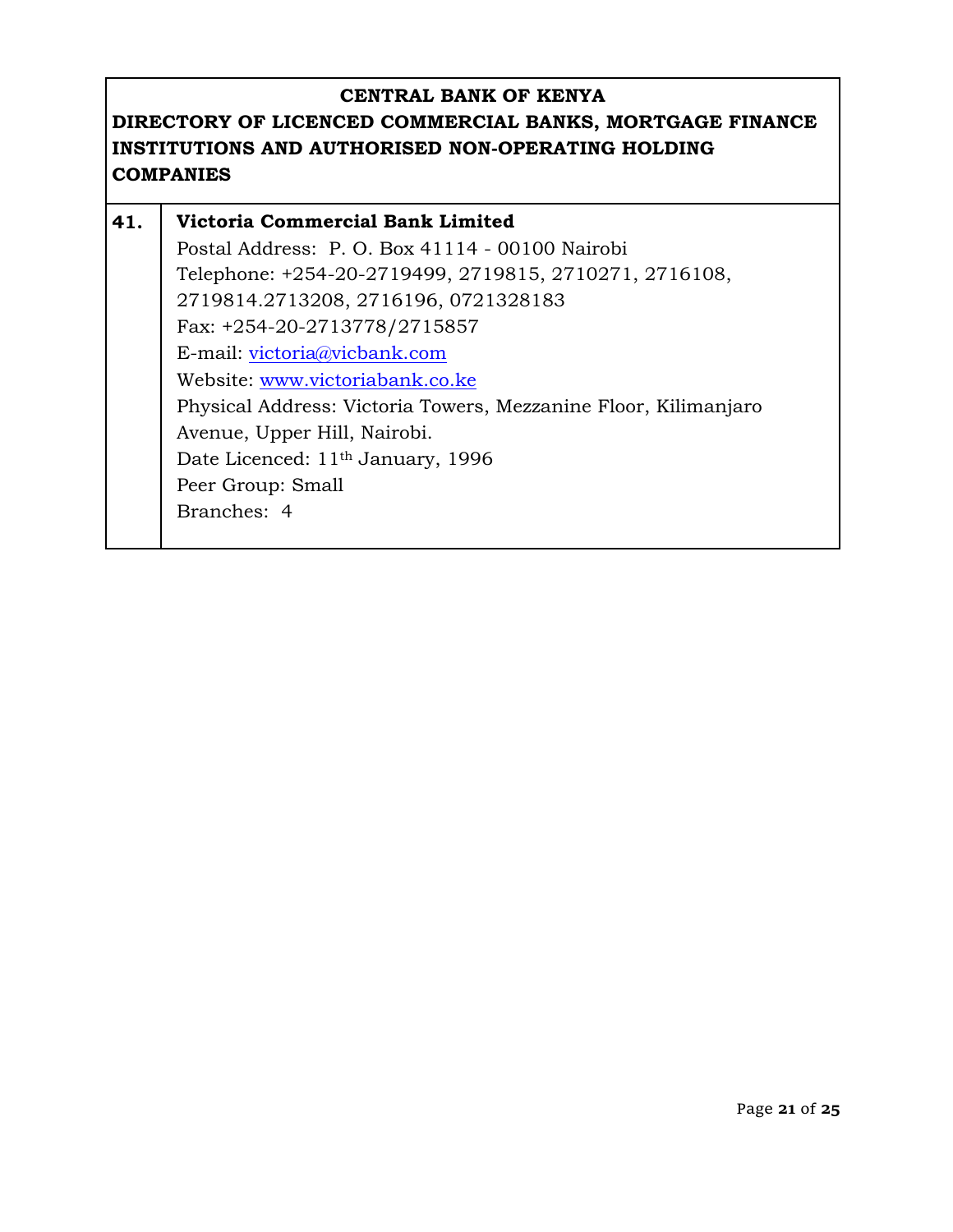#### **CENTRAL BANK OF KENYA B. LICENCED MORTGAGE FINANCE INSTITUTIONS**

| <b>HFC</b> Limited                                                              |
|---------------------------------------------------------------------------------|
| Postal Address: P. O. Box 30088 -00100 Nairobi                                  |
| Telephone: +254-20-3262000, 317474, 2221101, 0722201174,                        |
| 0722201175, 0733617682/3                                                        |
| Fax: +254-20-340299/2250858                                                     |
| E-mail: $housing@housing.co.ke$                                                 |
| Website: www.housing.co.ke                                                      |
| Physical Address: Rehani House, 2 <sup>nd</sup> Floor, Kenyatta Avenue/Koinange |
| Street Junction, Nairobi.                                                       |
| Date Licenced: 7 <sup>th</sup> May 1965                                         |
| Peer Group: Medium                                                              |
| Branches: 27                                                                    |
|                                                                                 |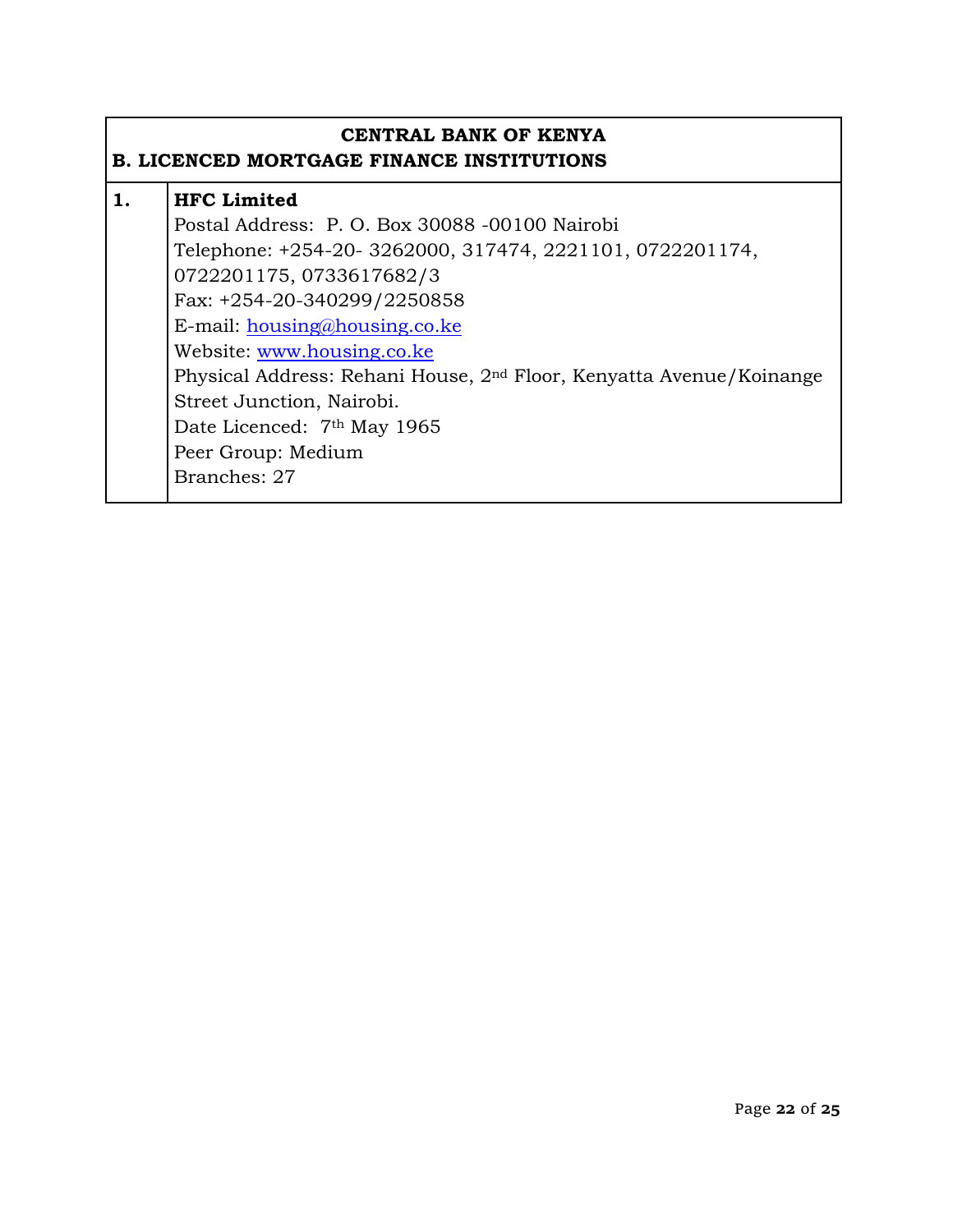|    | <b>CENTRAL BANK OF KENYA</b><br>C. AUTHORISED NON-OPERATING BANK HOLDING COMPANIES                                                                                                                                                                                                                                                                                                                                               |
|----|----------------------------------------------------------------------------------------------------------------------------------------------------------------------------------------------------------------------------------------------------------------------------------------------------------------------------------------------------------------------------------------------------------------------------------|
| 1. | <b>Bakki Holdco Limited</b><br>Licenced Subsidiary: Sidian Bank Ltd<br>Postal Address: P.O.Box 10518 -00100, Nairobi<br>Telephone: 0709902000<br>E-mail: info@centum.co.ke<br>Website: www.centum.co.ke (NB: Bakki Holdco is a subsidiary of Centum<br>Ltd)<br>Physical Address: 5 <sup>th</sup> Floor, International Life House, Mama Ngina<br>Street, Nairobi<br>Date Authorised: 31 <sup>st</sup> December, 2014              |
| 2. | <b>Equity Group Holdings Limited</b><br>Licenced Subsidiary: Equity Bank Kenya Ltd<br>Postal Address: P.O.Box 75104 - 00200, Nairobi<br>Telephone: +254 763 3026000<br>Contact Centre: +254 763 063 000<br>E-mail: info@equitygroupholdings.com<br>Website: www.equitygroupholdings.com<br>Physical Address: Equity Centre, 9th Floor, Hospital Road, Upper Hill,<br>Nairobi<br>Date Authorised: 31 <sup>st</sup> December, 2014 |
| 3. | <b>HF Group Limited</b><br>Licenced Subsidiary: HFC Ltd<br>Postal Address: PO Box 30088 - 00100, Nairobi<br>Telephone: +254(20)-3262000, 0722715256, 0722708660, 0722201175,<br>0733617682<br>E-mail: housing@hfgroup.co.ke<br>Website: www.hfgroup.co.ke<br>Physical Address: Rehani House, Kenyatta Avenue/ Koinange Street<br>Junction, Nairobi.<br>Date Authorised: 3rd June, 2015                                           |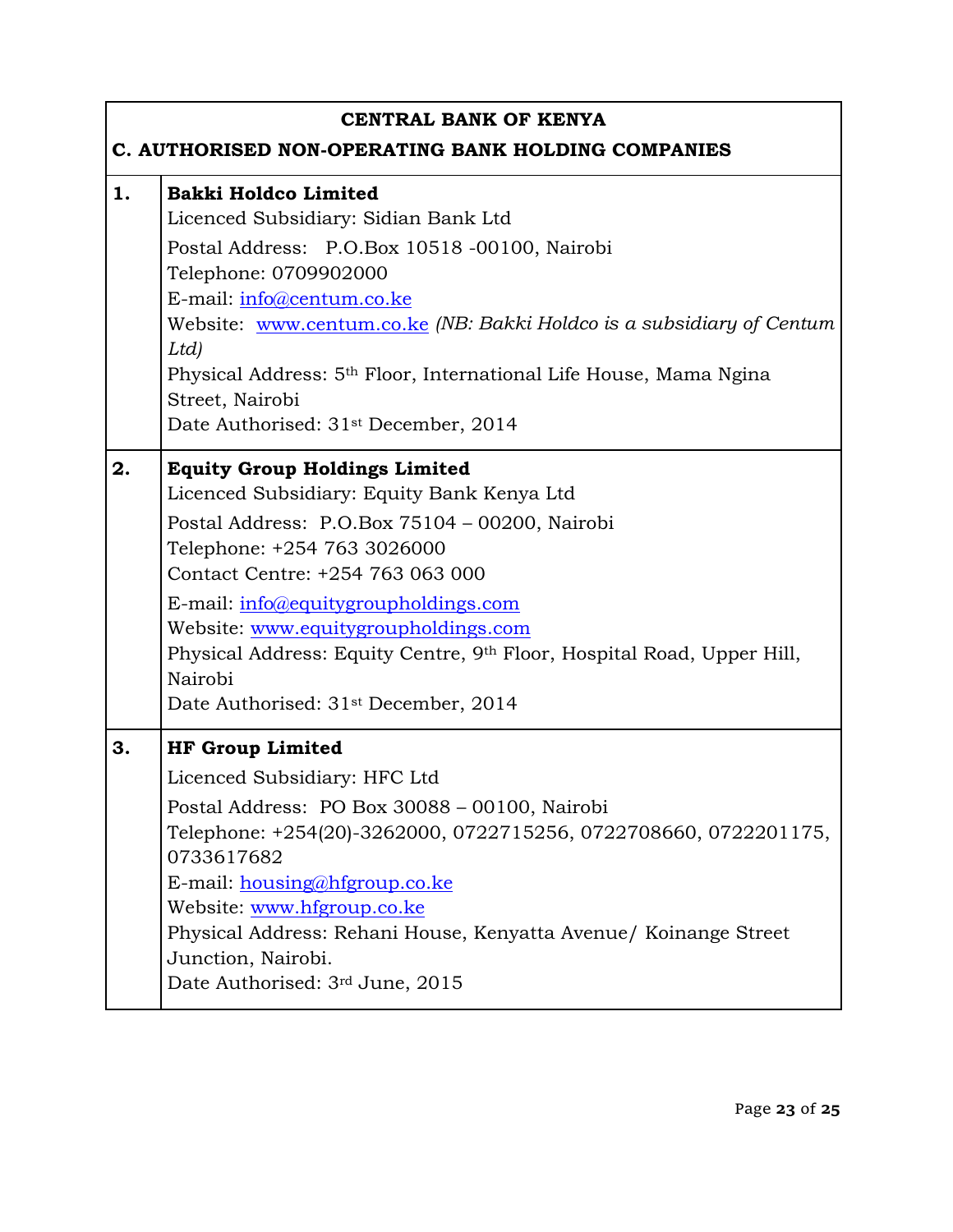|    | <b>CENTRAL BANK OF KENYA</b><br>C. AUTHORISED NON-OPERATING BANK HOLDING COMPANIES                                                                                                                                                                                                                                                                                                         |  |
|----|--------------------------------------------------------------------------------------------------------------------------------------------------------------------------------------------------------------------------------------------------------------------------------------------------------------------------------------------------------------------------------------------|--|
| 4. | I & M Holdings Limited<br>Licenced Subsidiary: I & M Bank Kenya Ltd<br>Postal Address: P.O. BOX 30238-00100, Nairobi<br>Telephone: +254 20 322 1000, +254 719 088 000, +254 732 100 000,<br>+254 753 221 000<br>E-mail: invest@imbank.co.ke<br>Website: www.imbank.com<br>Physical Address: I&M Bank House, 2 <sup>nd</sup> Ngong Avenue, Nairobi<br>Date Authorised: 13th May, 2013       |  |
| 5. | <b>KCB Group Plc</b><br>Licenced Subsidiary: KCB Bank Kenya Ltd<br>Postal Address: P.O.Box 48400 - 00100, Nairobi<br>Telephone: +254 20 3270000 / 2851000 / 2852000 / +254 711012 000<br>/ 734 108200 /<br>Sms: 22522<br>E-mail: contactus@kcbbankgroup.com<br>Website: www.kcbbankgroup.com<br>Physical Address: Kencom House, Nairobi<br>Date Authorised: 1 <sup>st</sup> November, 2015 |  |
| 6. | <b>M Holdings Limited</b><br>Licenced Subsidiary: M-Oriental Bank Ltd<br>Postal Address: PO Box 73248-00200   Nairobi, Kenya<br>Telephone: +254 20 2149923<br>E-mail address: $m$ holdings $2014$ @gmail.com<br>Physical address: Jadala Place, 3 <sup>rd</sup> Floor, Ngong Lane, Ngong Road,<br>Nairobi<br>Date Authorised: 18th February, 2015                                          |  |